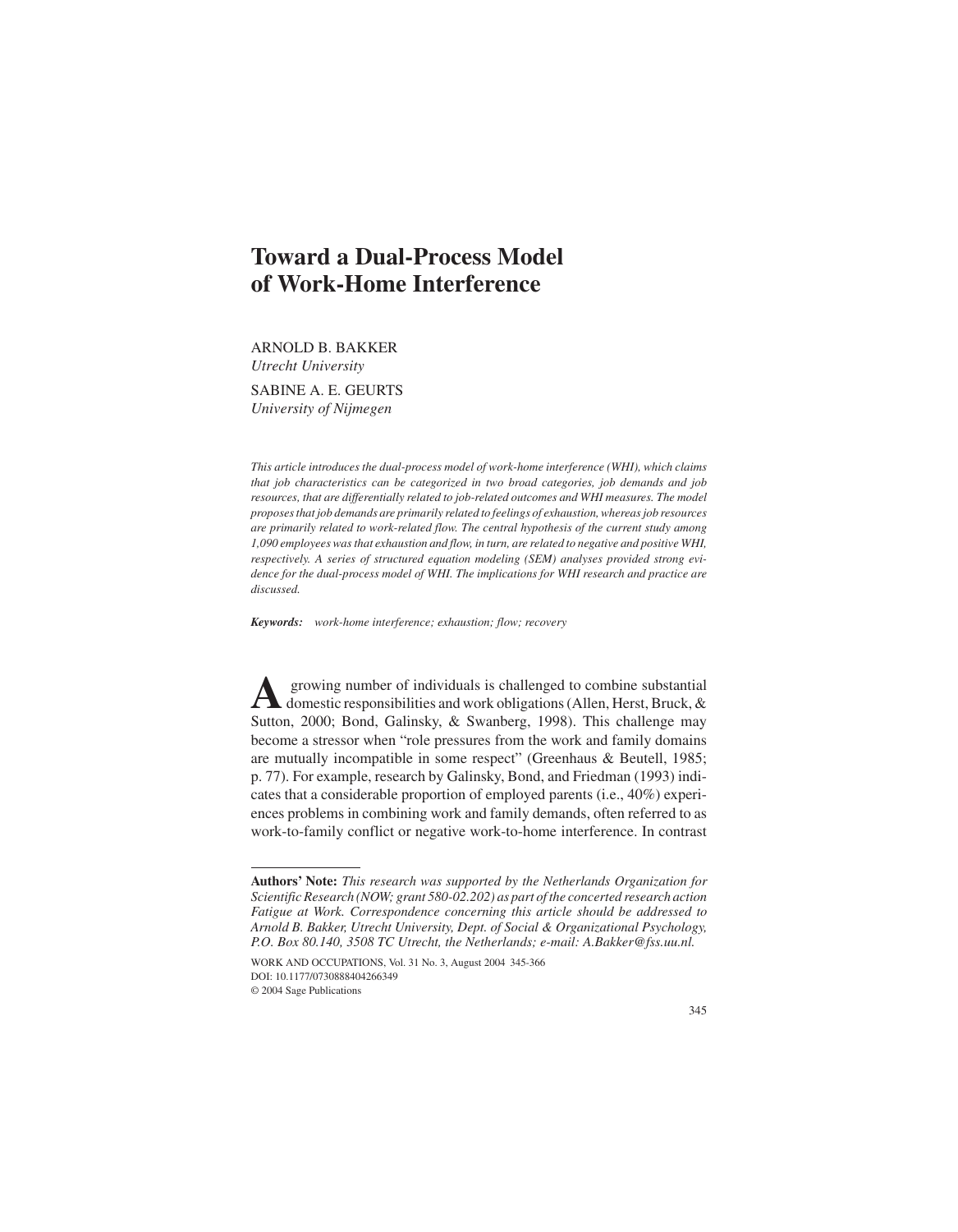with the general belief among practitioners, empirical research has consistently shown that work demands are far more likely to interfere negatively with domestic obligations than vice versa (e.g., Burke & Greenglass, 1999; Leiter & Durup, 1996). Frone, Russell, and Cooper (1992) found that "work interfering with home" (WHI) was reported 3 times more often than "home interfering with work" (HWI) by male and female employees (see also Bond et al., 1998). In addition, a recent meta-analysis including 67 studies (Allen et al., 2000) shows that negative WHI is associated with serious consequences, including depression, psychosomatic complaints, and reduced marital satisfaction. This article focuses on WHI in light of this relatively high prevalence of negative WHI, and its potential relevance for understanding employee well-being.

Work-family studies have related WHI to several antecedents and psychological well-being and have increased our understanding of the phenomenon. Nevertheless, research within this field is characterized by two main limitations. First, research has focused almost exclusively on the negative impact of work on the home situation. However, several scholars have argued that workers may also benefit from combining "work" and "family" and that these benefits may outweigh the costs (e.g., Hochschild, 1997; Kirchmeyer, 1993). There is indeed ample empirical evidence for this contention. For example, Crosby (1982) found that married employed women with children were more satisfied with their jobs than single employed women or married employed women without children (see also Bersoff & Crosby, 1984). In addition, Barnett's (1998) review shows that full-time workers experience better health than their reduced-hours counterparts. For example, in a classic longitudinal study, Moen, Dempster-McClain, and Williams (1992) showed that occupying multiple roles in 1956, participating in volunteer work on an intermittent basis, and belonging to a club or organization were positively related to various measures of health in 1986. In addition, a longitudinal study in the United States showed that White married women who decreased their labor force participation from full-time to low part-time or homemaker reported a significant increase in distress symptoms over a 3-year period (Wethington & Kessler, 1989). Conversely, those women who increased their labor force participation from homemaker or part-time worker to full-time worker reported a significant decrease in emotional distress (see also Barnett & Gareis, 2000; Herold & Waldron, 1985; Verbrugge, 1989).

Second, work-family researchers have not based their hypotheses about negative WHI on strong conceptual frameworks (cf. Grandey & Cropanzano, 1999). Where conceptual frameworks are used, researchers relied mainly on role stress theory (Kahn, Wolfe, Quinn, Snoek, & Rosenthal, 1964), postulat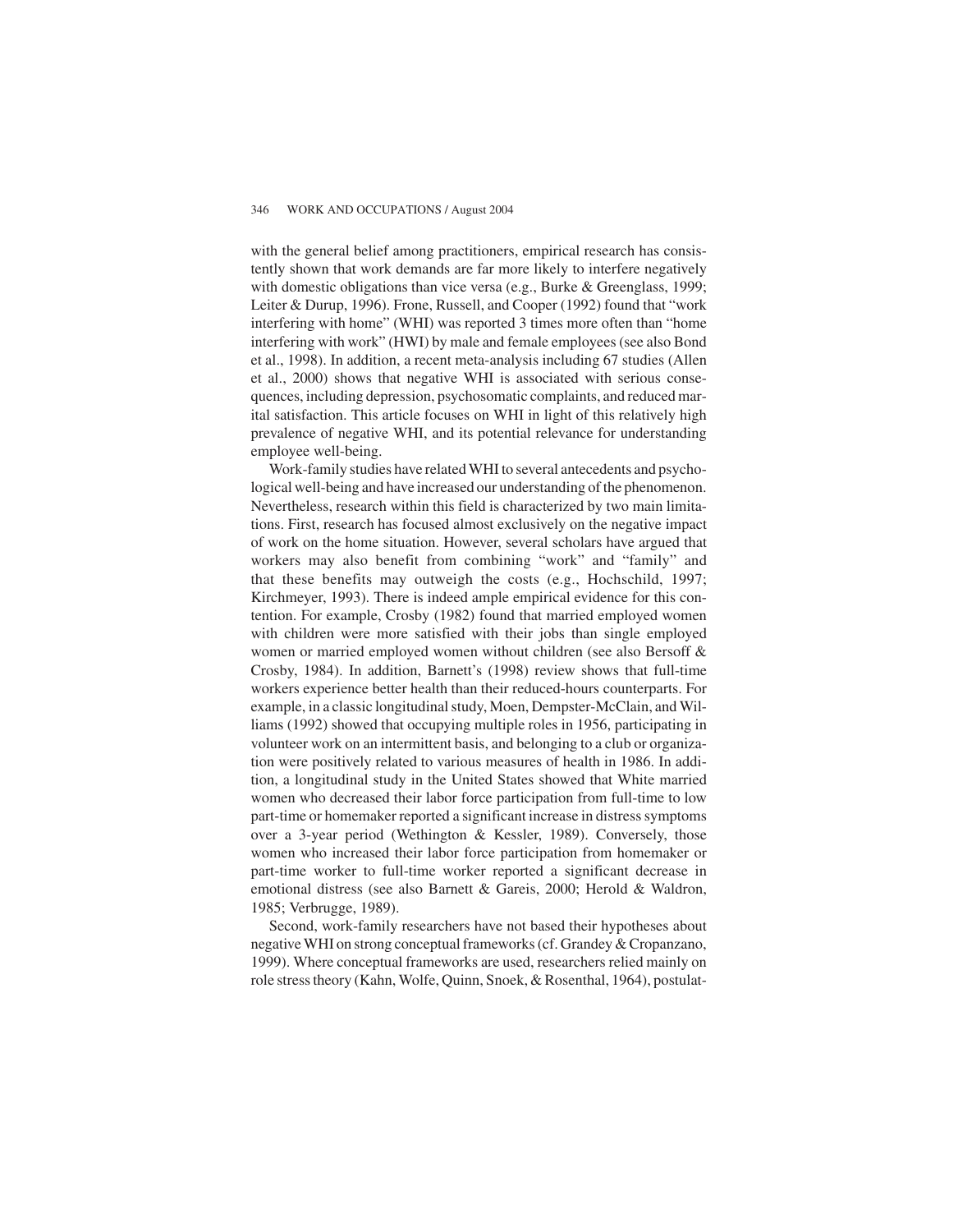ing that participation in one role makes it more difficult to participate in another role (Greenhaus & Beutell, 1985). From this perspective, however, it remains unclear how negative WHI should be embedded in the stressorstrain relationship. Negative WHI is often considered a potential source of stress that, in addition to other potential stressors, will have adverse effects on health and psychological well-being, resulting in, for example, poor physical health, depression, or anxiety (e.g., Burke, 1988, 1993; Frone et al., 1991, 1992, 1997; Kinnunen & Mauno, 1998).

Rather than as a "stressor," negative WHI is also often considered a *stress reaction* (i.e., strain), particularly caused by work-related stressors (e.g., high quantitative workload; Burke, 1988; Frone et al., 1992; Grzywacz & Marks, 2000). Furthermore, various studies have provided evidence for a mediating role of negative WHI in the stressor-strain relationship. For instance, a Dutch study among four independent samples provided evidence for a mediating role of negative WHI in the relationship between workload and general health indicators (Geurts, Kompier, Roxburgh, & Houtman, 2003). Another study among medical residents revealed that various stressors (e.g., an unfavorable working time schedule) were important antecedents of negative WHI, which, in turn, was associated with psychosomatic health complaints and sleep deprivation (Geurts, Rutte, & Peeters, 1999). In a similar vein, Parasuraman, Purohit, Godshalk, and Beutell (1996) found that male and female entrepreneurs who experienced work-role overload reported higher levels of negative WHI, which, in turn, was related to their general life stress (for similar evidence, see Stephens, Franks, & Atienza, 1997). Taken together, previous studies have produced mixed findings, suggesting that WHI may be conceived as a stressor, a strain, or an outcome of strain. These findings emphasize the importance of using a clear theoretical framework (Grandey & Cropanzano, 1999).

The current study was designed to overcome these two limitations. First, the current research does not focus exclusively on negative work-to-home interference but on the possible positive impact of work on the home situation. Second, our hypotheses are based on a strong conceptual framework, integrating theoretical notions from the job demands-resources model and the effort-recovery model.

# **THEORETICAL BACKGROUND**

A central proposition of the job demands-resources (JD-R) model (Bakker, Demerouti, De Boer, & Schaufeli, 2003; Demerouti, Bakker, Nachreiner, & Schaufeli, 2001) is that work characteristics can be organized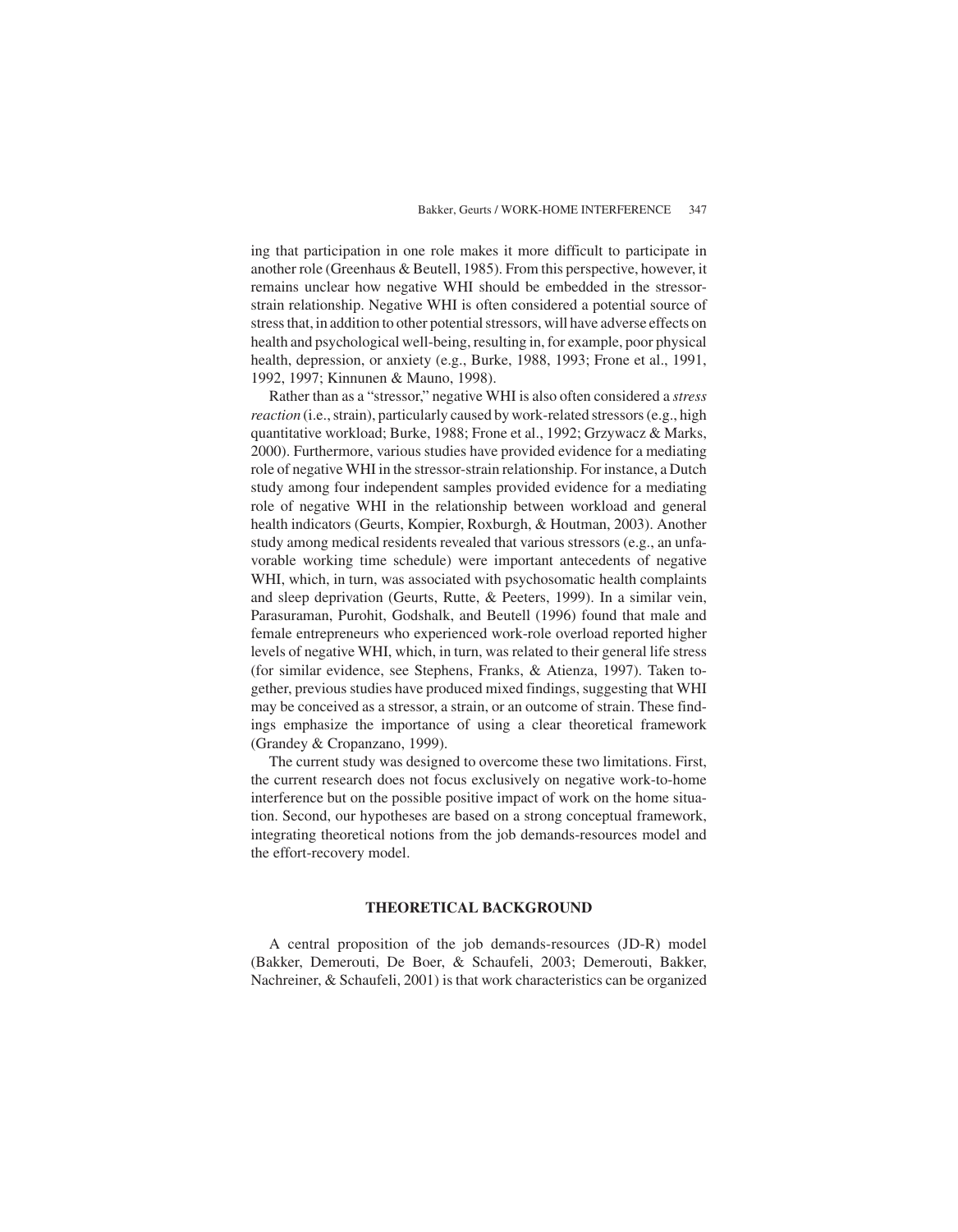in two broad categories, namely, job demands and job resources. Job demands refer to those physical, psychosocial, or organizational aspects of the job that require sustained physical and/or mental effort and are, therefore, associated with certain physiological and/or psychological costs. Examples are a high work pressure (i.e., high work pace and tight deadlines), high physical or emotional demands, and role conflicts. Job resources refer to those physical, psychosocial, or organizational aspects of the job that may be functional in meeting task requirements (i.e., job demands) and may thus reduce the associated physiological and/or psychological costs—and at the same time stimulate personal growth and development. Resources may be located in the task itself (e.g., performance feedback, skill variety, autonomy; cf. Hackman & Oldham, 1976), as well as in the context of the task, for instance, organizational resources (e.g., career opportunities, job security) and social resources (e.g., supervisor and coworker support).

In addition, the JD-R model proposes that employee health and psychological well-being is the result of two relatively independent processes (Bakker, Demerouti, De Boer, et al., 2003; Bakker, Demerouti, Taris, Schaufeli, & Schreurs, 2003; Demerouti, Bakker, Nachreiner, & Schaufeli, 2000; Demerouti et al., 2001). In the first process, particularly the demanding aspects of work (e.g., work overload) lead to constant overtaxing and in the long term to health problems (e.g., chronic fatigue, burnout). In the second process, the availability of job resources may help employees to cope with the demanding aspects of their work and simultaneously stimulate them to learn from and grow in their job, which may lead to motivation, feelings of accomplishment, and organizational commitment. Theoretically, the JD-R model can be considered an elaboration of the more classic demand-control (D-C) model (Karasek, 1979), in which autonomy can be considered a resource that enables workers to cope with a high workload.

The effort-recovery (E-R) model (Meijman & Mulder, 1998) can be used to illustrate the mechanisms that may underlie the two processes just described. According to this model, the quantity and quality of recovery plays a crucial role in the first process. When during a certain amount of time no or little appeal is made to the psychobiological systems that were used for task performance, these systems will stabilize at a specific baseline level, and individuals will recover from the load effects that have built up during task performance. Although daily work usually involves loads that are not necessarily harmful, they recur day-after-day and consequently function as a permanent source of tension. If opportunities for recovery after being exposed to a high workload are insufficient, the psychobiological systems are activated again before they had a chance to stabilize at a baseline level. The person, still in a suboptimal state, will have to make additional (compensatory) effort.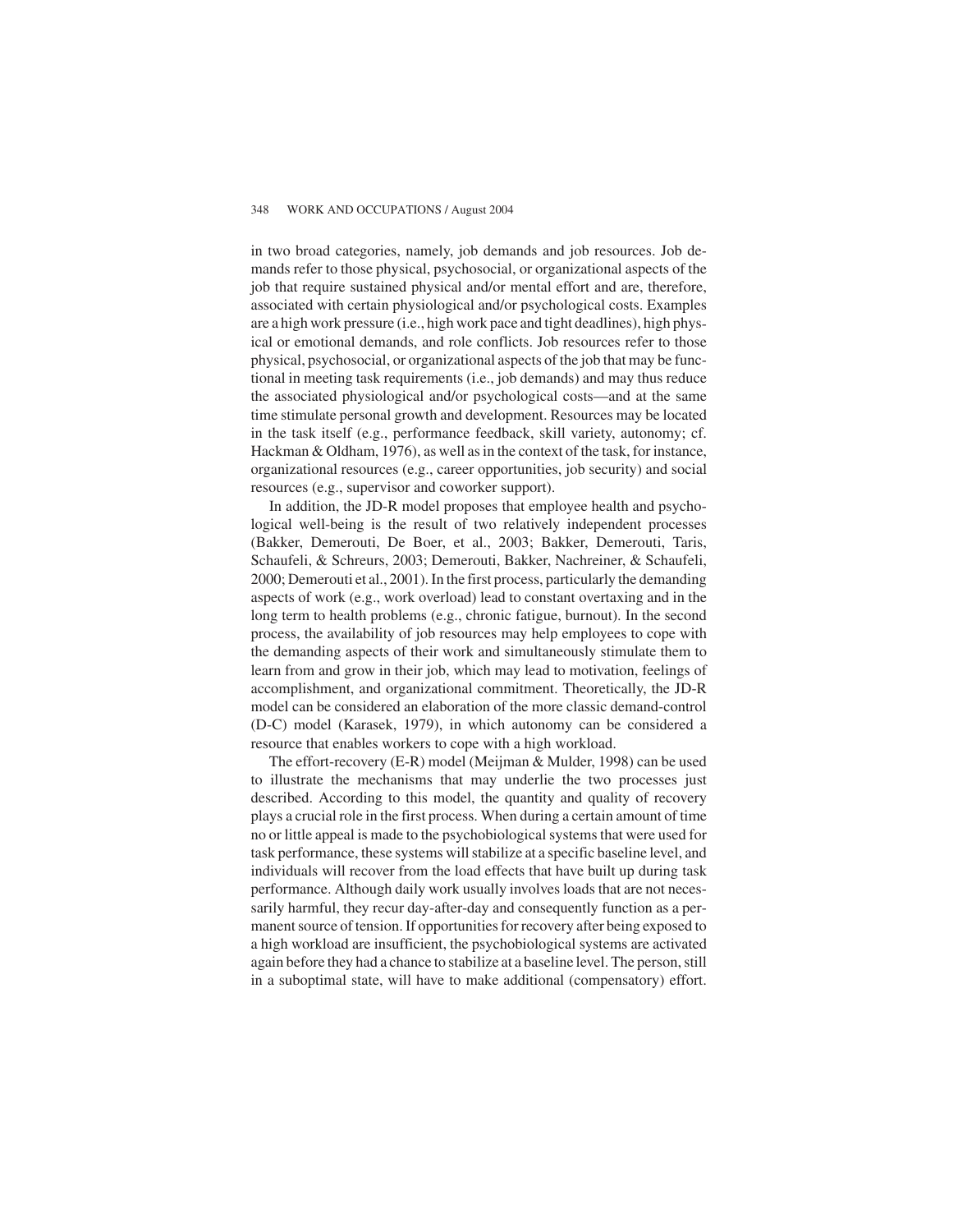This may result in an increased intensity of the load reactions, which, in turn, will make higher demands on the recovery process. Thus, an accumulative process may yield a draining of one's energy and a state of breakdown or exhaustion (e.g., Sluiter, 1999; Ursin, 1980). Under unchanged conditions these symptoms may develop into manifest health problems (cf. Kompier, 1988; Sluiter, 1999).

According to the E-R model, the willingness to put effort into the tasks may be crucial to the second process. Following the E-R model, work environments that offer many resources (e.g., performance feedback, autonomy, and possibilities for professional development) may foster the willingness to dedicate one's abilities to the task and yield positive outcomes; that is, under the latter conditions, the probability that energy will be produced rather than consumed and that tasks will be completed successfully increases. This means that employees have the opportunity to develop their skills and may find satisfaction through their work activities. Because of the mobilization of energy (and the related reduced need for recovery), people will start the next working day in an optimal condition. Over time, this process will result in increased motivation and organizational commitment (cf. Hackman & Oldham, 1976).

The central idea of job demands that require too much effort, the lack of job resources to fulfill the job requirements, and the "spillover" of negative load effects that have built up during working hours to the nonwork situation makes the theoretical perspective offered by the JD-R model and the E-R model relevant for studying negative WHI. Moreover, this theoretical framework might also be fruitful for studying positive WHI. The existence of resources that enable individuals to deal with the demanding aspects of their job and simultaneously increase their willingness to do so may be associated with positive load effects that have built up during working hours and may spill over to the nonwork domain. From this theoretical perspective, WHI can be defined as an experience that is implicated in the process whereby workers' functioning and need for recovery in one domain is influenced by load effects that have built up in the other domain. In this article, we focus on the impact of negative and positive load effects that have built up at work on one's (energetic) state at work and eventually on one's functioning and need for recovery in the nonwork domain.

# **TOWARD A DUAL-PROCESS MODEL OF WHI**

The current research proposes and tests a dual-process model of WHI in three different occupational groups in the Netherlands. The central assump-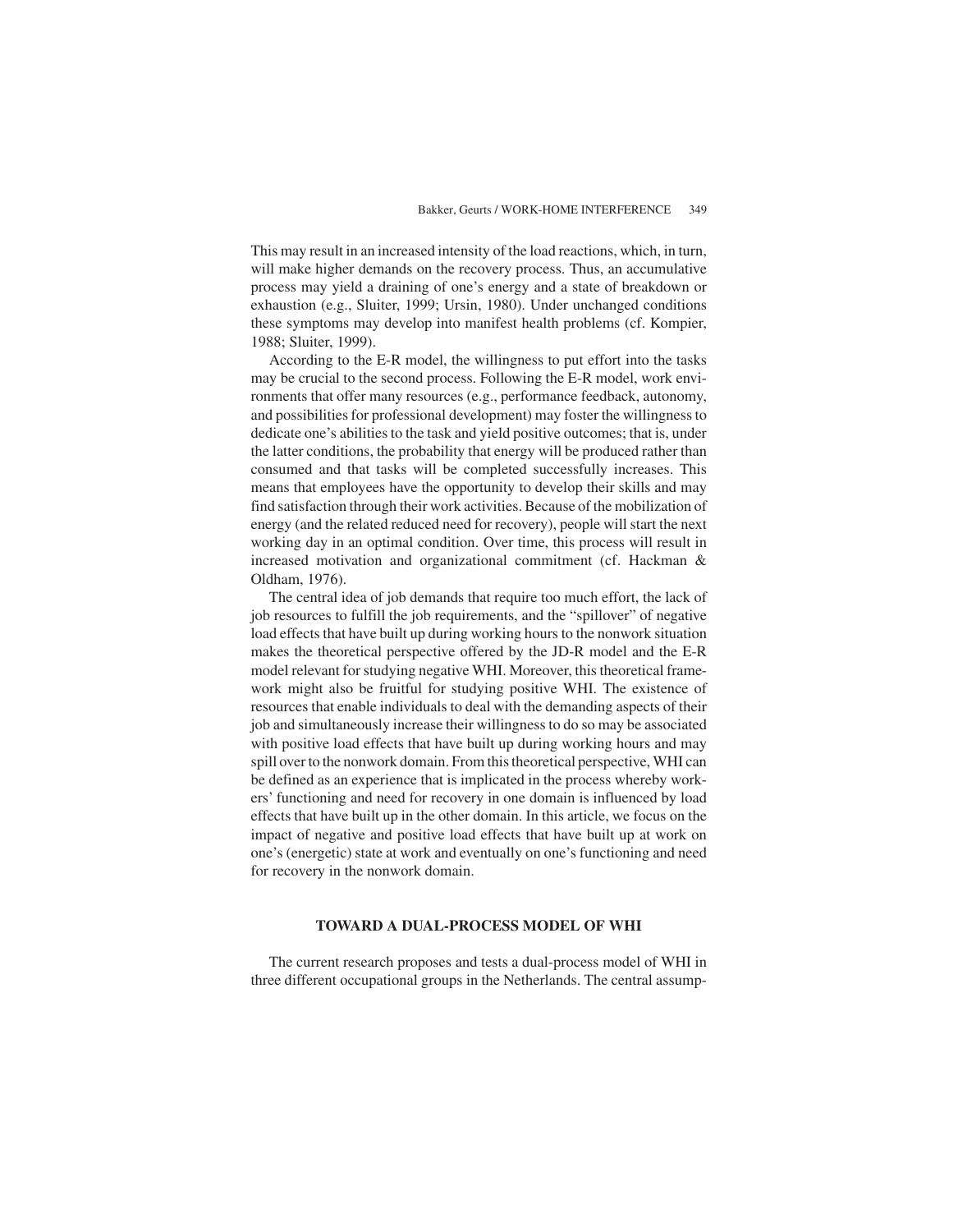tion is that work can interfere with family life in a negative and positive way and that WHI is an important consequence of demands and resources in the job setting and psychological well-being. As a prerequisite of the current research, we examine the factor structure of two scales measuring positive and negative WHI. *Hypothesis 1* is that confirmatory factor analyses will confirm the two-factor structure of WHI (i.e., negative and positive WHI).

Two different aspects of psychological well-being are examined, namely, exhaustion and flow. Exhaustion refers to feelings of being overextended and exhausted by the demands of one's work (Maslach, Jackson, & Leiter, 1996) and is generally considered the core dimension of burnout (Aronson, Pines, & Kafry, 1983; Shirom, 1989). In previous research, feelings of exhaustion have been related to a variety of individual and organizational consequences, including psychosomatic health complaints and absenteeism (see Schaufeli & Enzmann, 1998, for an overview).

Flow is defined in the current research as a state of being fully concentrated and engrossed in one's work, whereby time passes quickly. This definition comes close to the one offered by Csikszentmihalyi (1990), who has described flow as an optimal experience that is characterized by focused attention, mind and body unison, effortless concentration, complete control, a loss of self-consciousness, a distortion of time, and intrinsic enjoyment. Typically, flow refers to rather particular, short-term "peak" experiences instead of a more pervasive and persistent state of mind, as is the case with the operationalization in the current research. As part of the "work engagement" construct, rather than a momentary and specific state, flow at work refers to a more persistent and pervasive affective-motivational state that is not focused on any particular object, event, individual, or behavior (Schaufeli, Salanova, González-Romá, & Bakker, 2002).

The dual-process model of WHI assumes that high or negative job demands are most strongly related to exhaustion (*Hypothesis 2a*), and consequently to negative WHI (*Hypothesis 2b*), whereas job resources are most strongly related to flow (*Hypothesis 3a*) and consequently to positive WHI (*Hypothesis 3b*) (see Figure 1). One could argue that job demands do not only have adverse effects on WHI. Job demands that are not taxing may also be a challenge and facilitate flow experiences and positive WHI. In a similar vein, a lack of resources may also be a negative experience that contributes to feelings of exhaustion and negative WHI. However, on the basis of the JD-R model and the E-R model, we expect particularly strong positive relationships between job demands, feelings of exhaustion, and negative WHI, as well as between job resources, experiences of flow, and positive WHI. The cross-paths will be tested in an alternative model. Furthermore, we predict that job demands will have a direct relationship with negative WHI (*Hypoth-*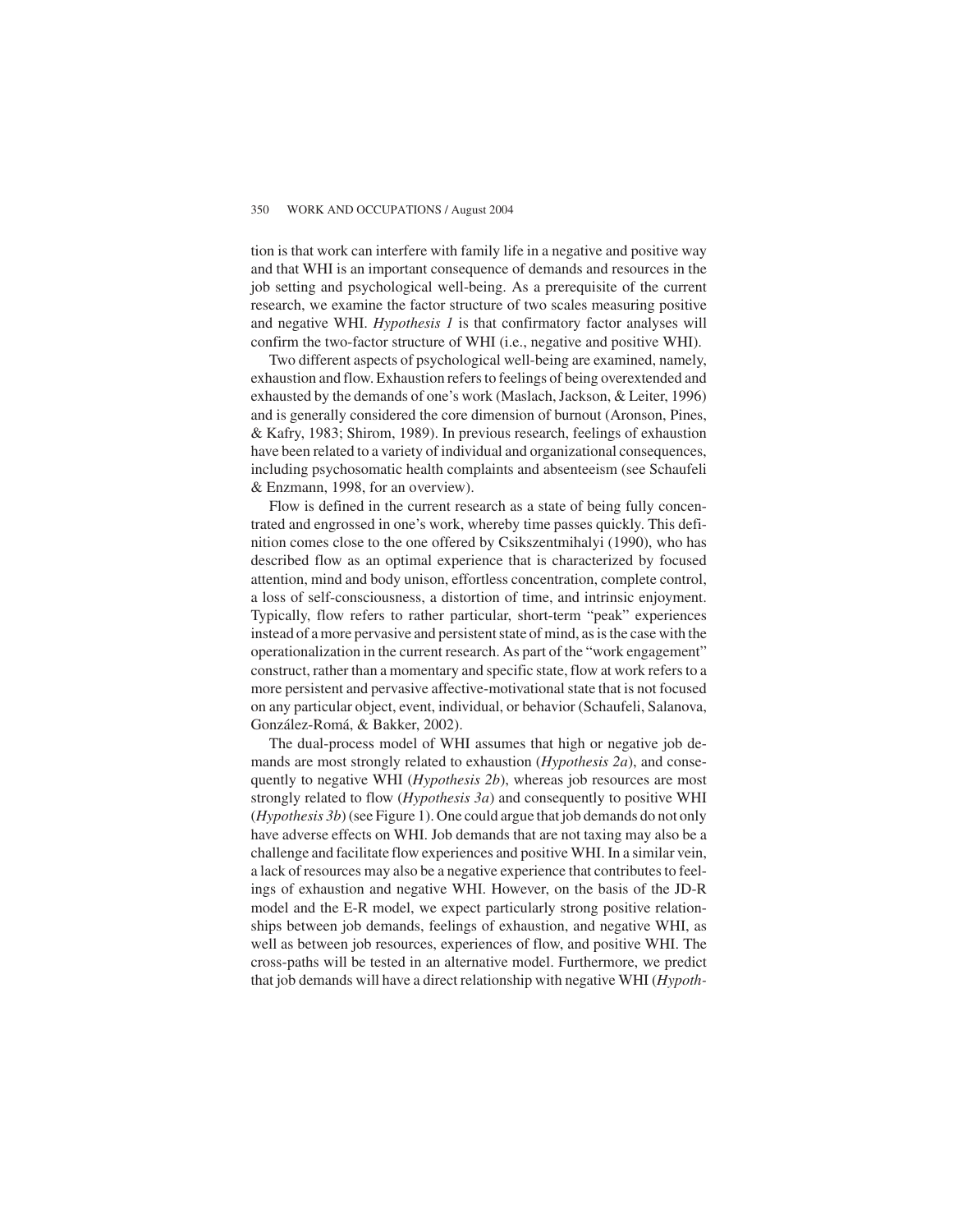

**Figure 1: The Dual-Process Model of Work-Home Interference** NOTE: Numbers correspond with the hypotheses.

*esis 2c*), in addition to the indirect effect through exhaustion (see *Hypothesis 2a* and *2b*). In contrast, job resources will have a direct relationship with positive WHI (*Hypothesis 3c*), in addition to their indirect effect through flow (see *Hypothesis 3a* and *3b*).

# **METHOD**

# **PROCEDURE AND PARTICIPANTS**

The current study was conducted in three different organizations in the Netherlands. After informative meetings with representatives of the management, personnel department, and employee/employers committees, all employees from the three organizations received paper-and-pencil question-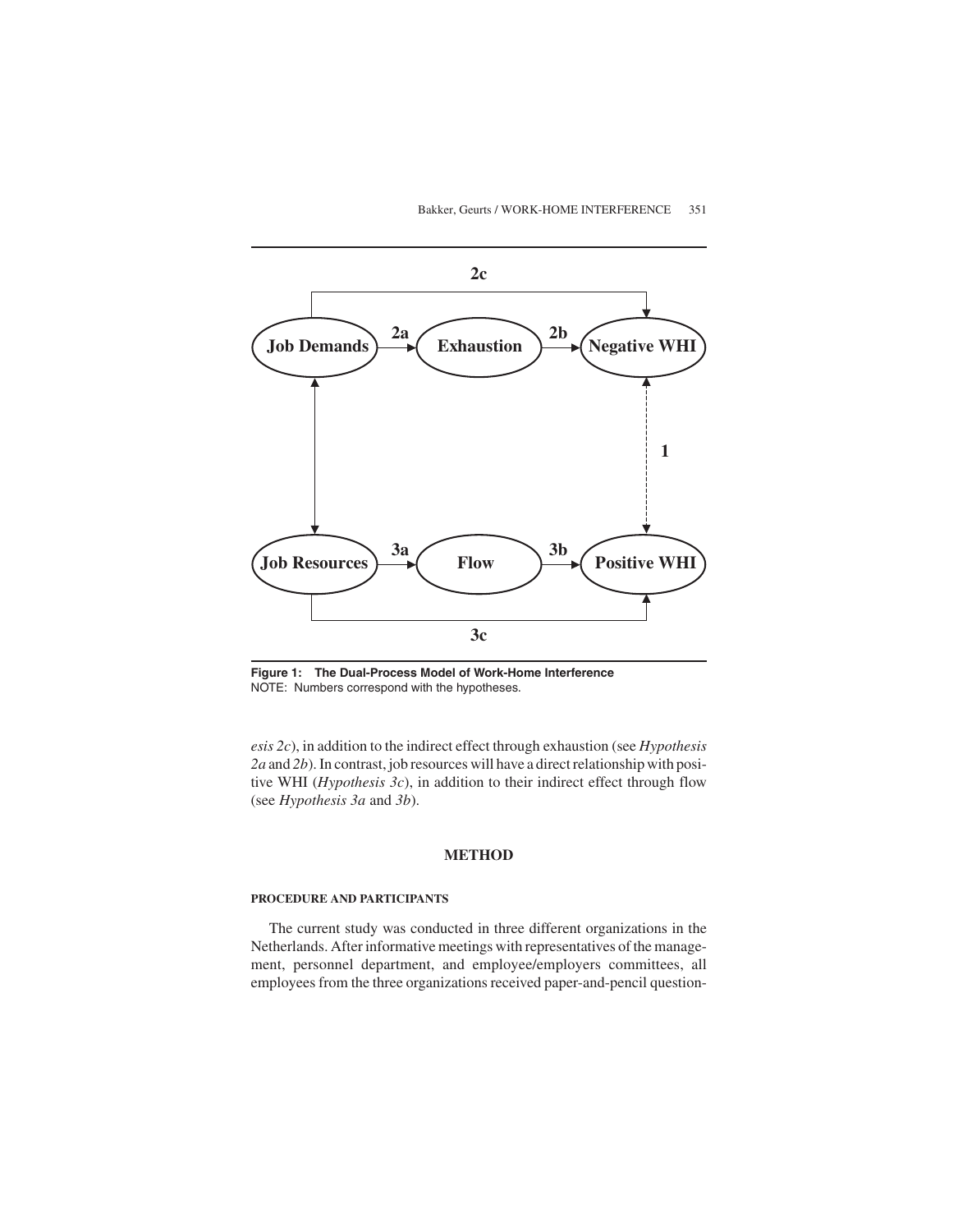naires and return envelopes at their work. The questionnaires were accompanied by a letter, in which the goal of the study was briefly introduced. The confidentiality and anonymity of the answers was emphasized. The employees were kindly requested to fill out the questionnaire in private and to post it afterward in a special box at their departments.

Participants of Sample 1 were employees of a pension fund company. A total of 507 employees filled out and returned the questionnaire (response = 83%). The sample included 334 men (66%) and 173 women (34%). The mean age was 35 years  $(SD = 9.5)$  and mean organizational tenure was 6.5 years ( $SD = 7.5$ ). The majority of the sample had a steady contract (73%). Most employees worked full-time (91%). Of the participants, 16% had a supervisory position. The main activities of the employees in this organization were to collect premiums, to administrate, and to pay out monthly allowances and pensions. Employees in this company worked in a range of different job positions, including financial administration (24%), information and communication technology (ICT) (5%), management (7%), sales (18%), consultancy (9%), financial markets (12%), customer services (8%), accountancy (7%), portfolio management (5%), and other (5%).

Participants of Sample 2 worked at an occupational health services company. A total of 202 employees filled out and returned the questionnaire (response =  $63\%$ ). The sample included 76 men (38%) and 126 women (62%). The mean age was 40 years ( $SD = 9.0$ ) and mean organizational tenure was 7 years  $(SD = 6.5)$ . The majority of the sample had a steady contract (90%). Most employees worked full-time (75%). Of the participants, 25% had a supervisory position. Occupational health services included (a) the primary, secondary, and tertiary prevention of work-related health problems and disability; (b) protection and promotion of employees'safety, health, and well-being; and (c) monitoring of the relationship between quality of work and health. The sample included company doctors (23%), team assistants  $(14\%)$ , occupational health nurses  $(11\%)$ , work and organizational consultants (9%), doctor assistants (9%), work hygienists (5%), administrative staff members (5%), ICT workers (3%), safety experts (3%), secretaries (6%), social workers  $(1\%)$ , and other  $(11\%)$ .

Participants of Sample 3 were employees of an insurance company. A total of 381 employees filled out and returned the questionnaire (response = 61%). The sample included 261 men (69%) and 120 women (31%). The mean age was 40 years  $(SD = 10.4)$ . Mean organizational tenure was 12.5 years (*SD* = 10.5 years). Of the sample, 12% had a managerial position. Most participants had a full-time job (64%). The services of this company include life and funeral insurance, disability insurance, pension funds, and home loans. The sample included employees working in several professions: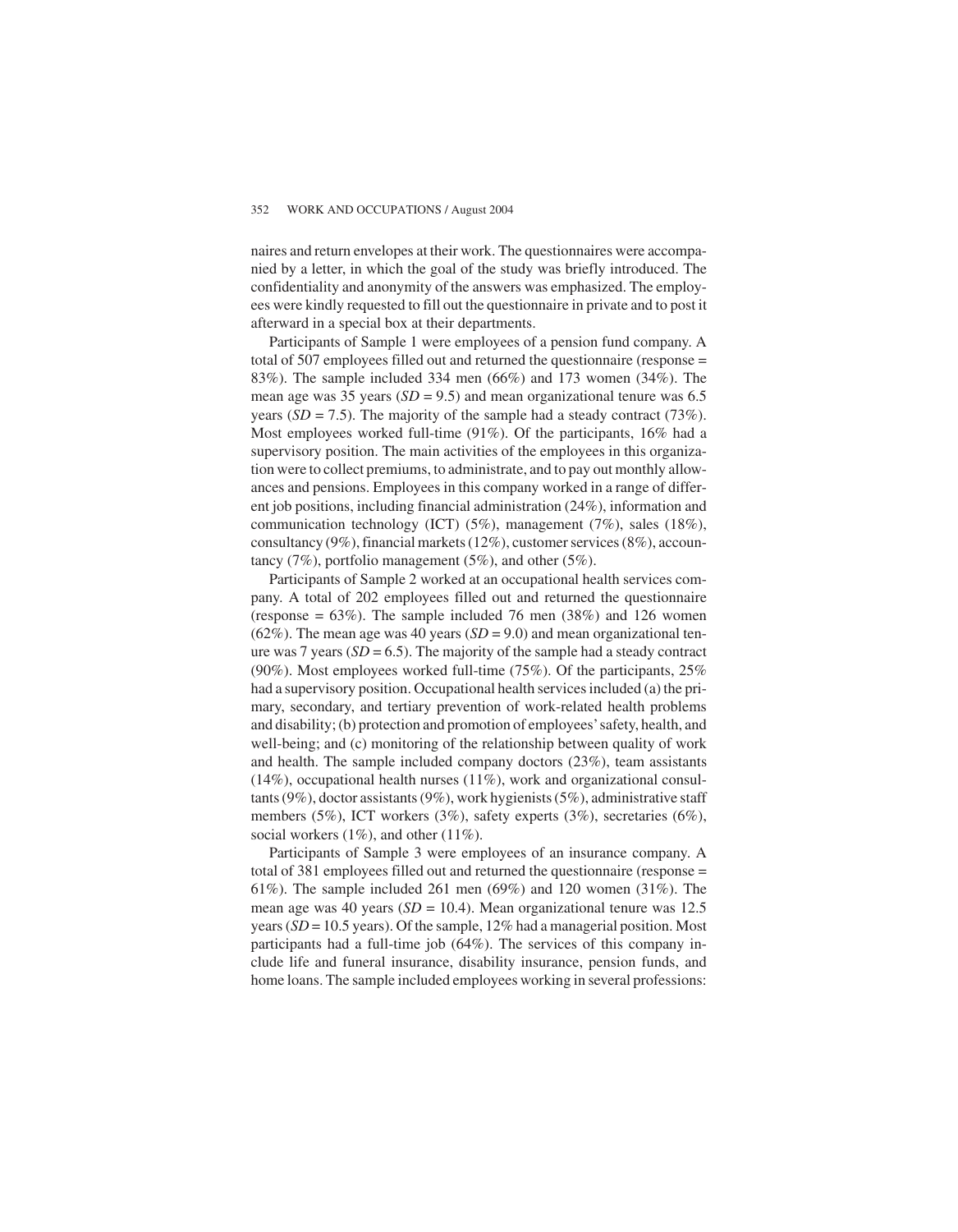22% sales, 22% insurances, 16% banking, 8% ICT, 7% marketing, 6% finances, 4% facilities, 3% human resources management, 2% staff, and 10% other.

# **MEASURES**

*Job demands*. Two specific job demands were included in each of the three studies. Workload was based on a Dutch version (Furda, 1995) of Karasek's (1985) Job Content Scale. The scale includes five items that refer to quantitative, demanding aspects of the job (e.g., time pressure, working hard). A sample item is "My work requires working very hard." Items are scored on a 4-point Likert-type scale, ranging from 1 (*never*) to 4 (*always*). Emotional demands were measured with a scale developed by Van Veldhoven and Meijman (1994) and included five items. An example item is "Is your work emotionally demanding? (1 = *never*,5= *always*). All responses were coded such that higher scores referred to higher job demands.

*Job resources*. Three job resources were included in the questionnaires. Autonomy was assessed with a Dutch version (Furda, 1995) of Karasek's (1985) job content instrument. It includes five items concerning skill discretion (i.e., the breadth of skills used by workers in performing their job) and four items concerning decision authority (i.e., freedom of action in accomplishing the formal work task). In earlier studies, factor analyses have repeatedly demonstrated that all nine items load on one factor and can therefore be combined into one scale (De Jonge, Landeweerd, & Nijhuis, 1993). A sample item is "I can decide myself how I execute my work"  $(1 = never, 4 =$ *always*). Possibilities for professional development were measured with a self-constructed 6-item scale. An example item is "My work offers me the opportunity to learn new things" (1 = *totally disagree*,5= *totally agree*). Performance feedback was assessed with three items, based on Karasek's (1985) job content instrument. For example "I get sufficient information about the goal of my work"  $(1 = never, 5 = always)$ . All responses were coded such that higher scores referred to more job resources.

*Work-home interference*. Geurts (2000; Wagena & Geurts, 2000) developed the two WHI scales included in the current study. For both scales, responses could be made on a 5-point scale (1 = *never*,5= *always*). Negative WHI was assessed with three items, including "How often does it happen that your work schedule makes it difficult for you to fulfill your domestic obligations?" Positive WHI was assessed with two items. One example item is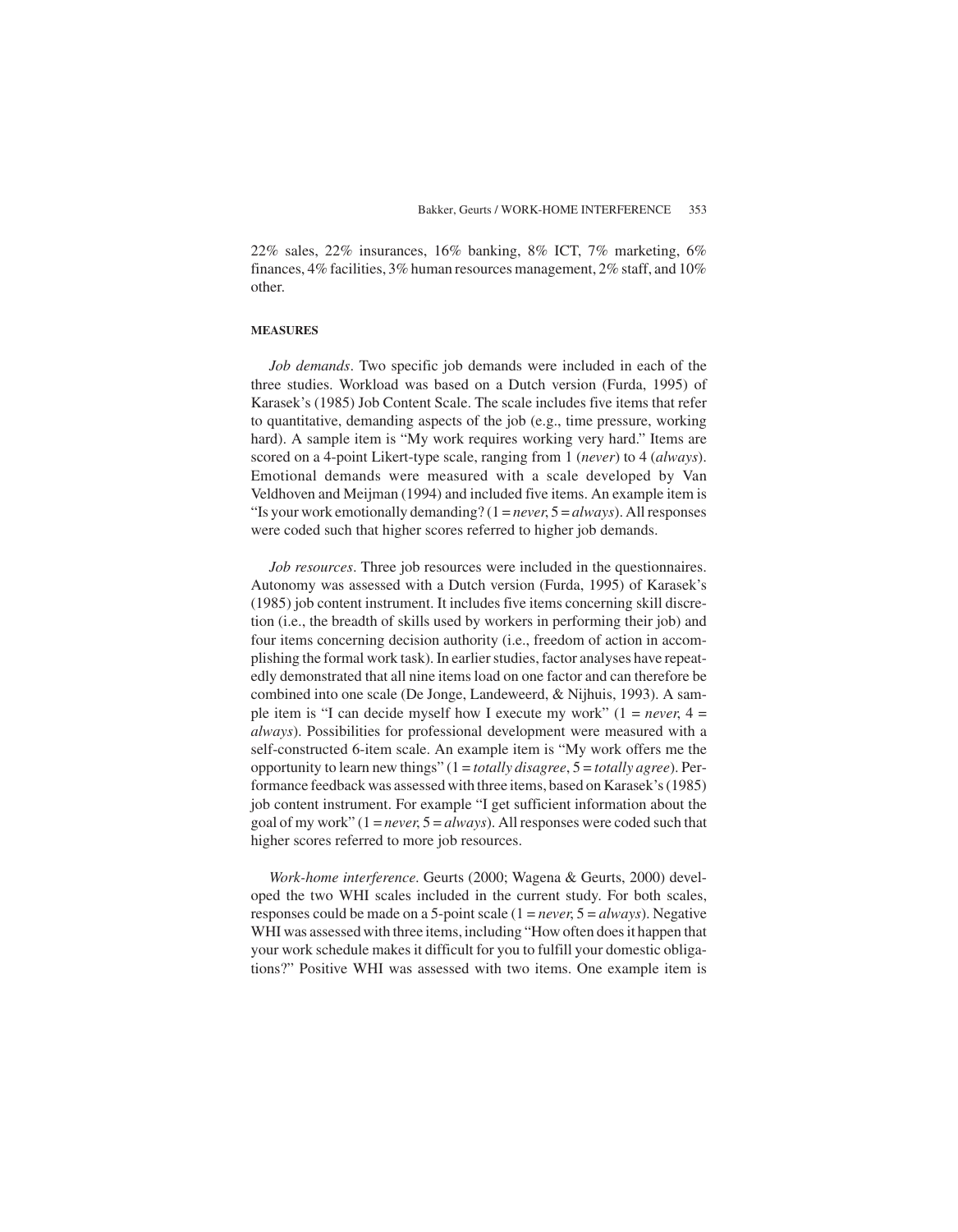"How often does it happen that you come home cheerfully after a successful day at work, positively affecting the atmosphere at home?"  $(r = .66, p < .001)$ .

Exhaustion was assessed with five items using the Maslach Burnout Inventory–General Survey (MBI-GS; Schaufeli, Leiter, Maslach, & Jackson, 1996). Exemplary items are "I feel burned out from my work," and "I feel tired when I get up in the morning and have to face another day on the job"  $(0 = never, 6 = every day).$ 

Flow was measured with a six-item subscale of the Utrecht Work Engagement Scale (Schaufeli et al., 2002). Two exemplary items are "Time flies when I am working," and "I am totally engrossed in my work"  $(0 = never, 6 = 1)$ *every day*). Bakker and Schaufeli (1999) showed that the internal consistency of the flow scale is satisfactory. Using the data of almost 4,500 employees in different occupations, they found a Cronbach's alpha coefficient of .76.

# **RESULTS**

#### **DESCRIPTIVE STATISTICS**

Table 1 shows the means, standard deviations, correlations between the variables, and internal consistencies of the scales included in the analyses for the combined data of the three samples. As can be seen from this table, all scales show good reliabilities (all Cronbach's alpha coefficients are higher than .77). In addition, the two job demands (workload and emotional demands) show the highest correlations with negative WHI, whereas the three job resources (autonomy, possibilities for professional development, and feedback) show the highest correlations with positive WHI. Furthermore, exhaustion is most strongly correlated with negative WHI, whereas flow is most strongly correlated with positive WHI. Preliminary analyses revealed that demographic variables (e.g., gender, age, organizational tenure) were not substantially related to the outcome variables; all correlation coefficients had values lower than .15, except the coefficient of the relationship between leadership (dichotomized variable:  $0 =$  no leader,  $1 =$  leader) and flow:  $r = .28$ ,  $p < .001$ . Therefore, we decided to omit the demographics from further analyses.

## **CONFIRMATORY FACTOR ANALYSES**

According to Hypothesis 1, confirmatory factor analysis (CFA) will confirm a two-factor structure of WHI (i.e., negative and positive WHI). To test this hypothesis, we performed CFA using the AMOS software package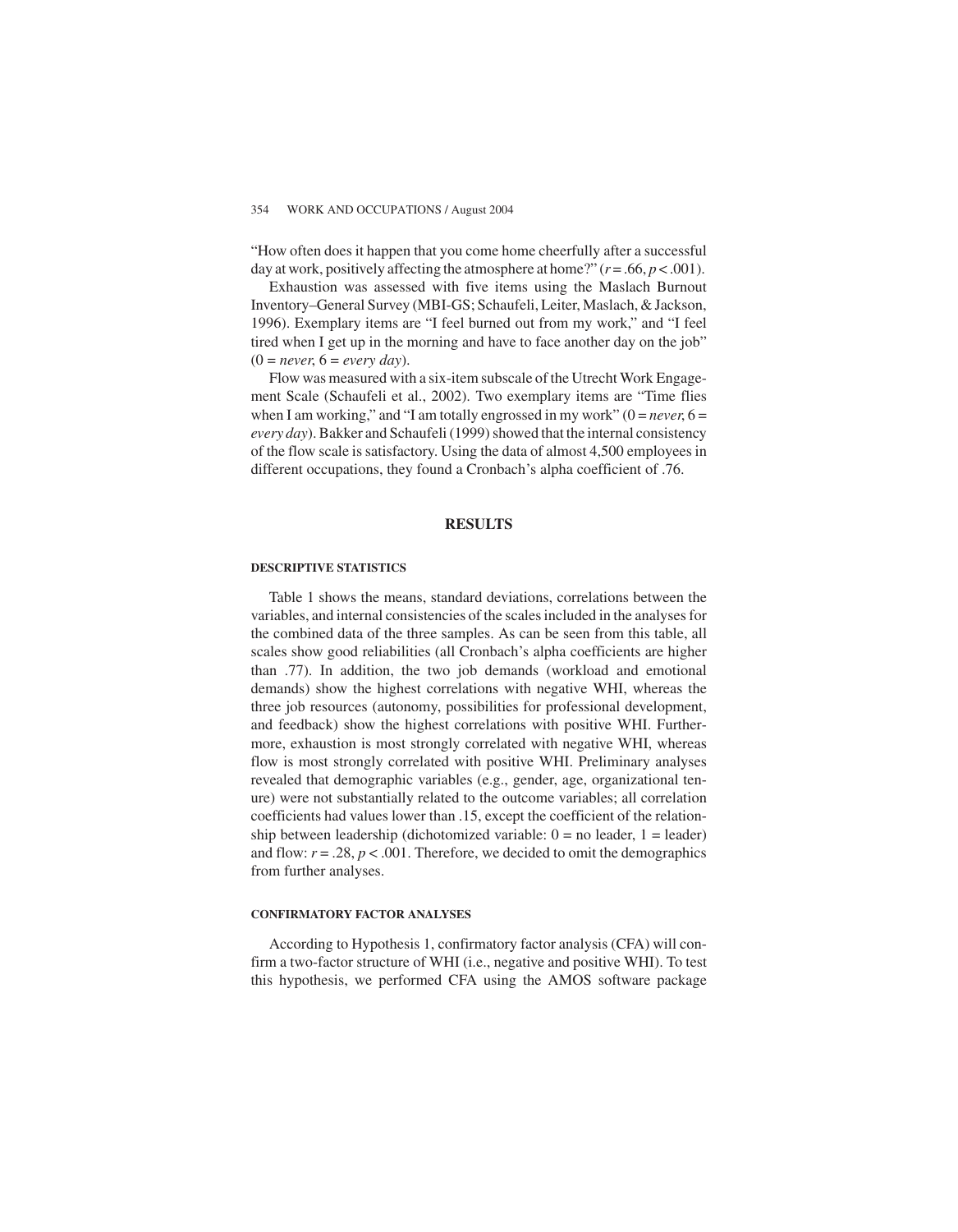| Used in This Study, $N = 1.090$                                                    |              |                                                 |                                                                                                                                                                                                                                           |                                                                                                                                                                                                                                                                                                        |          |          |                                           |             |                   |                     |          |
|------------------------------------------------------------------------------------|--------------|-------------------------------------------------|-------------------------------------------------------------------------------------------------------------------------------------------------------------------------------------------------------------------------------------------|--------------------------------------------------------------------------------------------------------------------------------------------------------------------------------------------------------------------------------------------------------------------------------------------------------|----------|----------|-------------------------------------------|-------------|-------------------|---------------------|----------|
| Variable                                                                           | ⋝            | င္တ                                             |                                                                                                                                                                                                                                           | $\mathcal{L}$                                                                                                                                                                                                                                                                                          | ω        |          | 5                                         | $\circ$     |                   | $\infty$            | $\omega$ |
| 1. Workload (1 to 4)                                                               | 2.74<br>1.98 |                                                 |                                                                                                                                                                                                                                           |                                                                                                                                                                                                                                                                                                        |          |          |                                           |             |                   |                     |          |
| 2. Emotional demands (1 to 5)                                                      |              |                                                 |                                                                                                                                                                                                                                           |                                                                                                                                                                                                                                                                                                        |          |          |                                           |             |                   |                     |          |
| 3. Autonomy (1 to 4)                                                               | 2.88<br>3.47 | $rac{a}{4}$ $rac{a}{5}$ $rac{b}{5}$ $rac{c}{5}$ | $(\frac{1}{3}, \frac{1}{3}, \frac{1}{3})$<br>$(\frac{1}{3}, \frac{1}{3})$<br>$(\frac{1}{3}, \frac{1}{3})$<br>$(\frac{1}{3}, \frac{1}{3})$<br>$(\frac{1}{3}, \frac{1}{3})$<br>$(\frac{1}{3}, \frac{1}{3})$<br>$(\frac{1}{3}, \frac{1}{3})$ | $(76)$<br>$+1$<br>$+1$<br>$-1$<br>$-1$<br>$-1$<br>$-1$<br>$-1$<br>$-1$<br>$-1$<br>$-1$<br>$-1$<br>$-1$<br>$-1$<br>$-1$<br>$-1$<br>$-1$<br>$-1$<br>$-1$<br>$-1$<br>$-1$<br>$-1$<br>$-1$<br>$-1$<br>$-1$<br>$-1$<br>$-1$<br>$-1$<br>$-1$<br>$-1$<br>$-1$<br>$-1$<br>$-1$<br>$-1$<br>$-1$<br>$-1$<br>$-1$ |          |          |                                           |             |                   |                     |          |
| 4. Possibilities development (1 to 5)                                              |              |                                                 |                                                                                                                                                                                                                                           |                                                                                                                                                                                                                                                                                                        |          |          |                                           |             |                   |                     |          |
| 5. Performance feedback (1 to 5)                                                   | 3.11         |                                                 |                                                                                                                                                                                                                                           |                                                                                                                                                                                                                                                                                                        |          |          |                                           |             |                   |                     |          |
| 6. Negative WHI (1 to 5)                                                           | 1.88         |                                                 |                                                                                                                                                                                                                                           |                                                                                                                                                                                                                                                                                                        |          |          |                                           | (78)        |                   |                     |          |
| 7. Positive WHI (1 to 5)                                                           | 2.58         | 87                                              |                                                                                                                                                                                                                                           |                                                                                                                                                                                                                                                                                                        |          |          | $(-.80)$<br>$-05$<br>$-21***$<br>$-19***$ |             |                   |                     |          |
| 8. Exhaustion (0 to 6)                                                             | 1.76         | $\overline{0}$                                  |                                                                                                                                                                                                                                           |                                                                                                                                                                                                                                                                                                        |          |          |                                           | $rac{3}{4}$ | $(-79)$<br>-.11** |                     |          |
| 9. Flow (0 to 6)                                                                   | 3.60         | 99                                              |                                                                                                                                                                                                                                           | $11***$                                                                                                                                                                                                                                                                                                | $.39***$ | $.33***$ | $.26***$                                  | $.12***$    | $.27***$          | $(-88)$<br>$-16***$ | (.80)    |
| NOTE: WHI = work-home interference.<br>$P < 05.$ $\sqrt{p} < 01.$ $\sqrt{p} < 001$ |              |                                                 |                                                                                                                                                                                                                                           |                                                                                                                                                                                                                                                                                                        |          |          |                                           |             |                   |                     |          |

|                    | ֚֚֚֬<br>3<br>l |
|--------------------|----------------|
| $\frac{1}{1}$<br>۱ |                |

355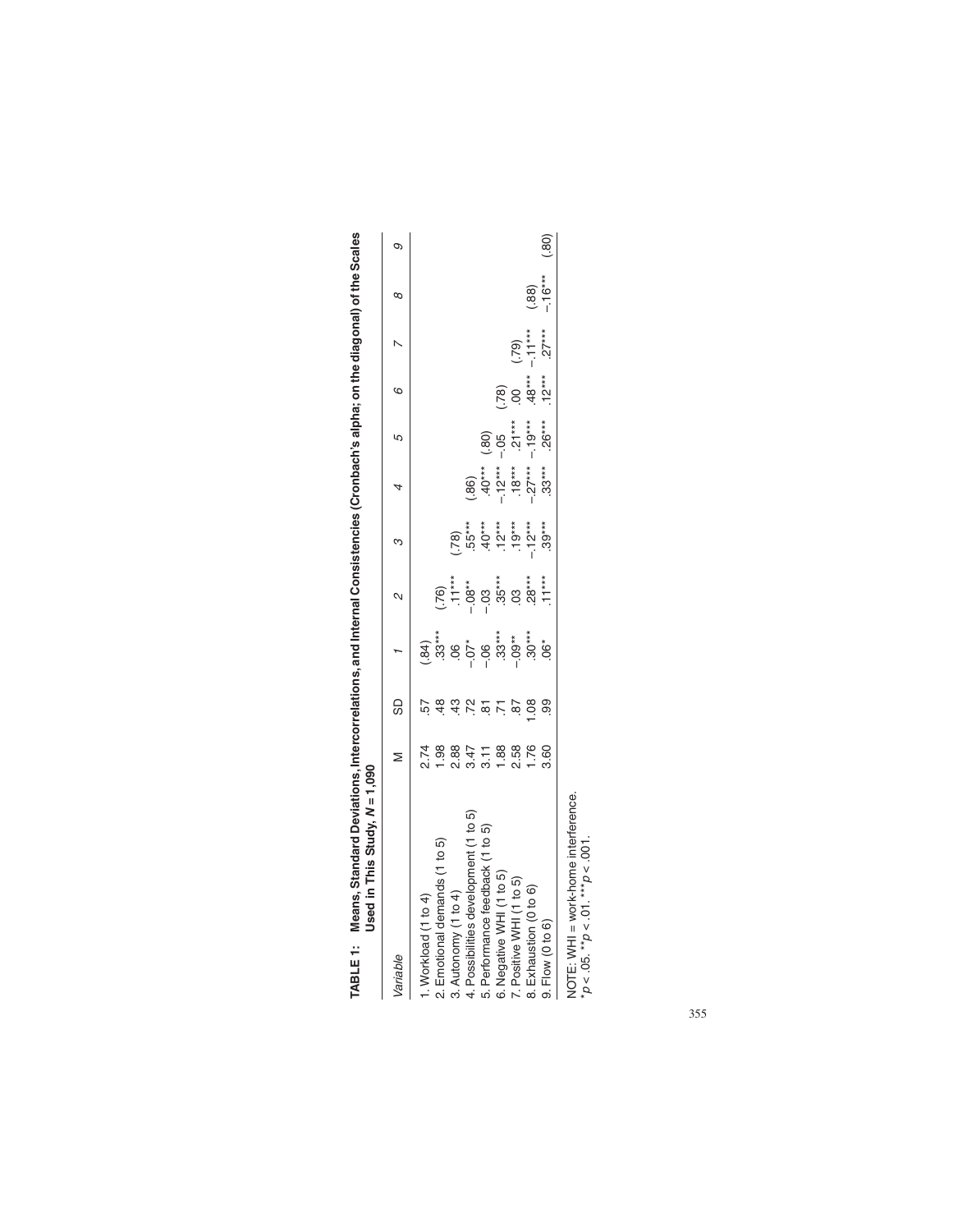(Arbuckle, 1997). The fit of the model to the data was examined with the Goodness-of-Fit Index (GFI) and the root mean square error of approximation (RMSEA). Furthermore, the Nonnormed Fit Index (NNFI), the Comparative Fit Index (CFI), and the Incremental Fit Index (IFI) were utilized. In general, models with fit indices greater than .90 and an RMSEA less than .08 indicate a close fit between the model and the data (Browne & Cudeck, 1989; Hoyle, 1995).

The proposed two-factor structure of WHI was supported by the results of the CFA. The model including the two latent factors positive WHI and negative WHI showed a very good fit to the data,  $\chi^2$  (4) = .42, GFI = 1.00,  $RMSEA = .00$ ,  $NNFI = 1.01$ ,  $CFI = 1.00$ ,  $IFI = 1.00$ . In addition, the five WHI indicators loaded significantly on the intended latent factors of negative and positive WHI. The factor loadings ranged from 0.48 to 0.97. More interesting, the correlation between the two latent factors was nonsignificant (covariation  $=$  –.02,  $t$  < 1), thus supporting the independence of negative and positive WHI. In contrast, the alternative one-factor model did not fit adequately to the data,  $\chi^2$  (5) = 456.48, GFI = .84, RMSEA = .35, NNFI = .29,  $CFI = .65$ , IFI = .65. The difference in fit between the two-factor model and the one-factor model is highly significant,  $\chi^2$  (1) = 456.06, *p* < .001. Thus, CFA supported *Hypothesis 1:* Negative and positive WHI cannot only conceptually but also empirically be distinguished.

#### **TEST OF THE DUAL-PROCESS MODEL OF WHI**

According to the dual-process model of WHI, job demands are most predictive of exhaustion (*Hypothesis 2a*), and consequently of negative WHI (*Hypothesis 2b*), whereas job resources are most predictive of flow (*Hypothesis 3a*) and consequently of positive WHI (*Hypothesis 3b*). In addition, job demands will also have a direct relationship with negative WHI (*Hypothesis 2c*), whereas job resources will also have a direct relationship with positive WHI (*Hypothesis 3c*) (see Figure 1). To test these hypotheses, we performed a series of structural equation modeling (SEM) analyses. The five working conditions were classified in two latent factors, one representing job demands and the other job resources, and they were treated as exogenous variables in the model. The latent factors job demands and job resources were allowed to correlate. Exhaustion and flow were included as mediators in the model (both treated as endogenous latent variables), whereas negative WHI and positive WHI were included as criterion variables (endogenous latent variables) (see Figure 1).

Results of the SEM analyses show that the hypothesized or proposed model M1 fits adequately to the data (see first row in Table 2). All fit indices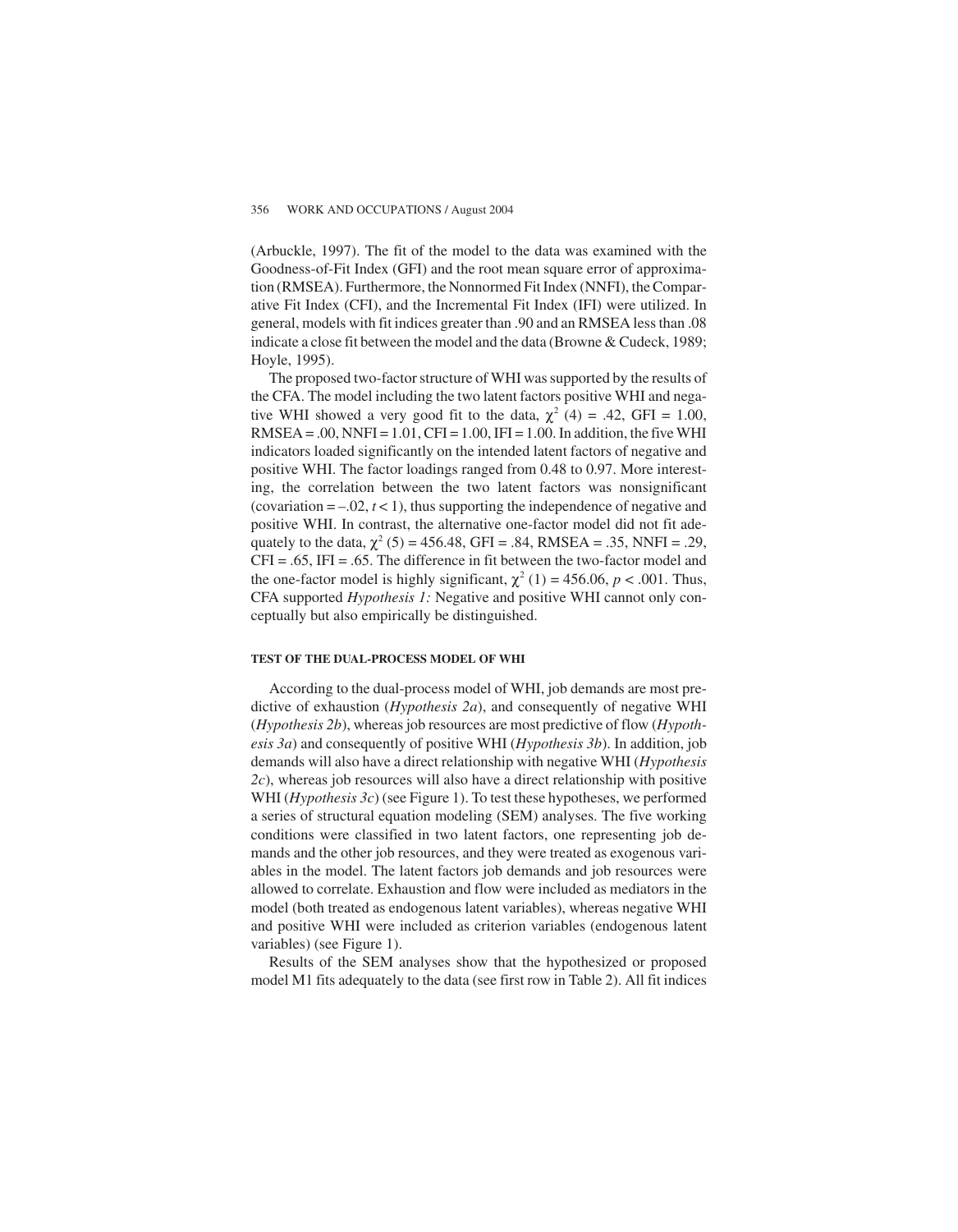have values higher than 0.90 and the RMSEA is .06. In addition, all relationships in the model were significant and in the expected direction (see Figure 2). Workload and emotional demands loaded significantly on the latent factor job demands; autonomy, possibilities for development, and performance feedback loaded significantly on the latent factor job resources. Note also that the two WHI constructs can be distinguished empirically from exhaustion and flow: All indicators load only on the intended factors. More important, the coefficients of the paths from job demands to exhaustion and from job resources to flow were positive and highly significant (cf. *Hypotheses 2a* and *3a*). Exhaustion, in turn, was significantly related to negative WHI (cf. *Hypotheses 2b*), whereas flow was significantly related to positive WHI (cf. *Hypotheses 3b*). These findings strongly support our hypotheses that those employees who are exposed to high or badly designed job demands experience most feelings of emotional exhaustion and report most negative interference between work and family life. In contrast, when exposed to many resources, employees report peak experiences, which positively affects their family life.

As predicted, job demands also had a direct relationship with negative WHI, whereas job resources had a direct relationship with positive WHI (cf. *Hypotheses 2c* and *3c*; see Figure 2). The dual-process model of WHI explained 34% of the variance in exhaustion, and 32% of the variance in flow. In addition, the model explained 45% and 14% of the variance in negative and positive WHI, respectively.

To test the alternative hypothesis that the latent factor job demands is related to positive WHI, and that job resources is related to negative WHI, these two paths were included in the model. As can been seen in the second row of Table 2, this alternative model (M2) fits somewhat better to the data than the proposed model,  $\chi^2(2) = 23.06$ ,  $p < .001$ . Note, however, that most fit indices were not affected by the inclusion of the two alternative paths. Moreover, the relationship between job demands and positive WHI was nonsignificant (parameter  $= -0.08$ ;  $t = -1.86$ ). The relationship between job resources and negative WHI was significant (parameter = .15,  $p < .01$ ) but significantly weaker than the proposed relationship between job resources and flow (parameter  $= .56$ ; Critical Ratio (CR) for the difference between parameters  $= -5.95$ ,  $p < .01$ ). Nevertheless, the results indicate that job resources may to a certain extent coincide with negative WHI. This deviation from our model will be addressed in the Discussion section.

The second alternative model to be tested included the paths from exhaustion to positive WHI and from flow to negative WHI (M3). Table 2 shows that this alternative model also fits somewhat better to the data than the proposed model,  $\Delta \chi^2$  (2) = 34.62, *p* < .001. A closer inspection of the output indicated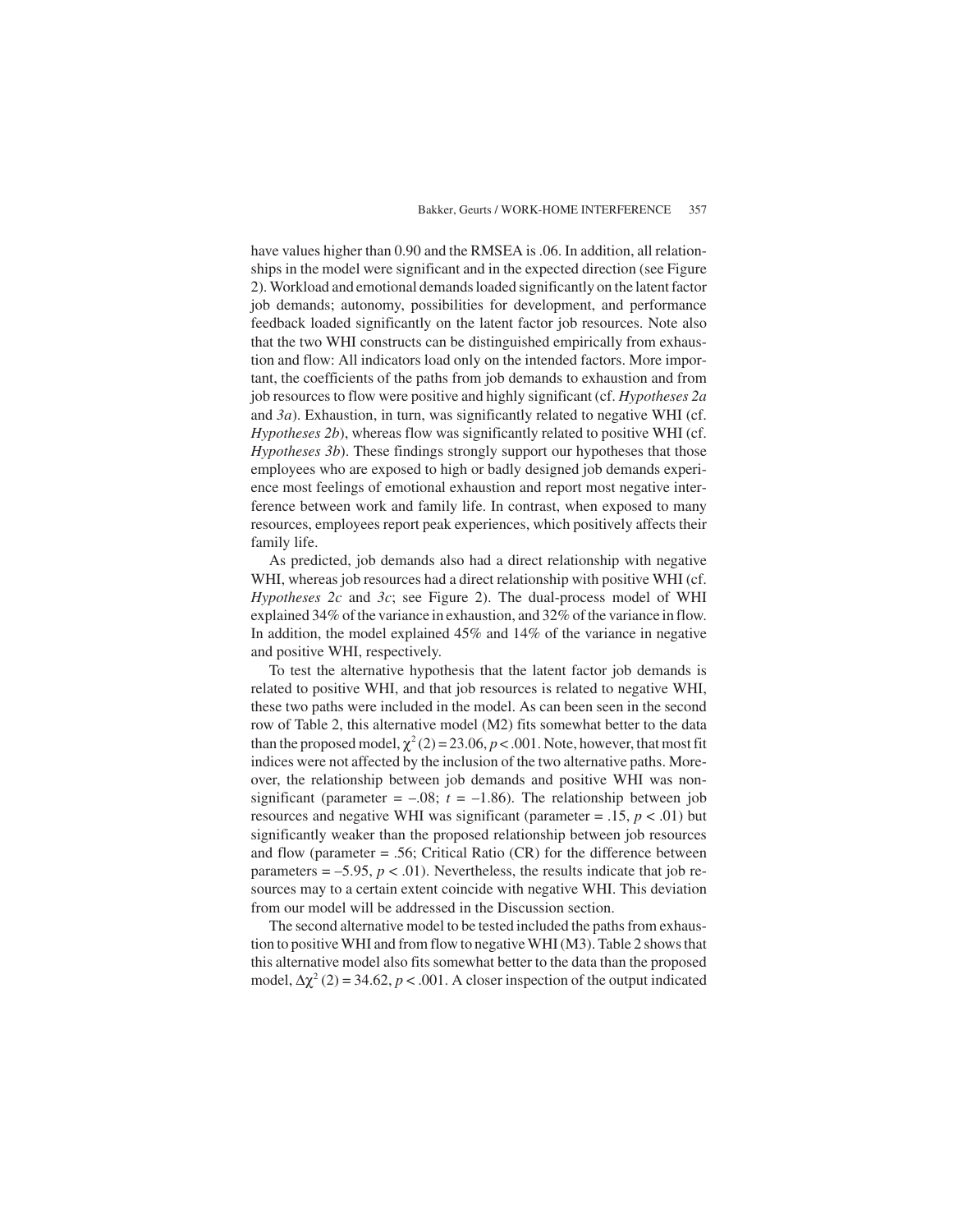| <b>Model</b>               | °×               | ㅎ        | GFI | RMSEA          | NWF/                     | CFI           | FI  | Model Comparison         | $\Delta \chi^2$ |          |
|----------------------------|------------------|----------|-----|----------------|--------------------------|---------------|-----|--------------------------|-----------------|----------|
| M1. Dual-process WHI model | 805.19           | 182      | 93  | $\overline{0}$ | $\overline{9}$           | 36            | 93  | $\overline{\phantom{a}}$ |                 |          |
| M2. Alternative model      | 782.13           | 180      | 3   | $\frac{8}{2}$  | 92                       |               | 93  | $M2 - M1$                | 23.06           |          |
| M3. Alternative model      |                  | $^{180}$ | 33  | 80             | 92                       | ಜ್ರಿ ಜ್ರಿ ತ್ವ | 3 g | $M_3 - I$                | 34.62<br>95.65  | ទី ទី ទី |
| M4. Alternative model      | 770.57<br>709.54 | 180      | 94  | 80             | 93                       |               |     | $MA - M1$                |                 |          |
| MO. Null model             | 1,704.89         | 210      | 43  | $\overline{1}$ | $\overline{\phantom{a}}$ |               |     |                          |                 |          |
|                            |                  |          |     |                |                          |               |     |                          |                 |          |

Results of Structural Equation Modeling: Fit Indices of the Dual-Process Model of WHI and the Alternative Models, Standard-<br>ized Maximum Likelihood Estimates, *N* = 1,090 TABLE 2: Results of Structural Equation Modeling: Fit Indices of the Dual-Process Model of WHI and the Alternative Models, Standard**ized Maximum Likelihood Estimates, N = 1,090** TABLE 2:

NOTE: WHI = work-home interference; GFI = Goodness-of-Fit Index; RMSEA = root mean square error of approximation; NNFI = Nonnormed Fit In-<br>dex; CFI = Comparative Fit Index; IFI = Incremental Fit Index;  $\Delta \chi^2$  = chi-squar NOTE:WHI = work-home interference;GFI = Goodness-of-Fit Index;RMSEA = root mean square error of approximation;NNFI = Nonnormed Fit Index; CFI = Comparative Fit Index; IFI = Incremental Fit Index; ∆χ2 = chi-square difference; M2 = Alternative model, including the paths from job demands to positive WHI and from job resources to negative WHI; M3 = Alternative model, including the paths from flow to negative WHI and from exhaustion to positive WHI; M4 = Alternative model, including the paths from job demands to flow and from job resources to exhaustion.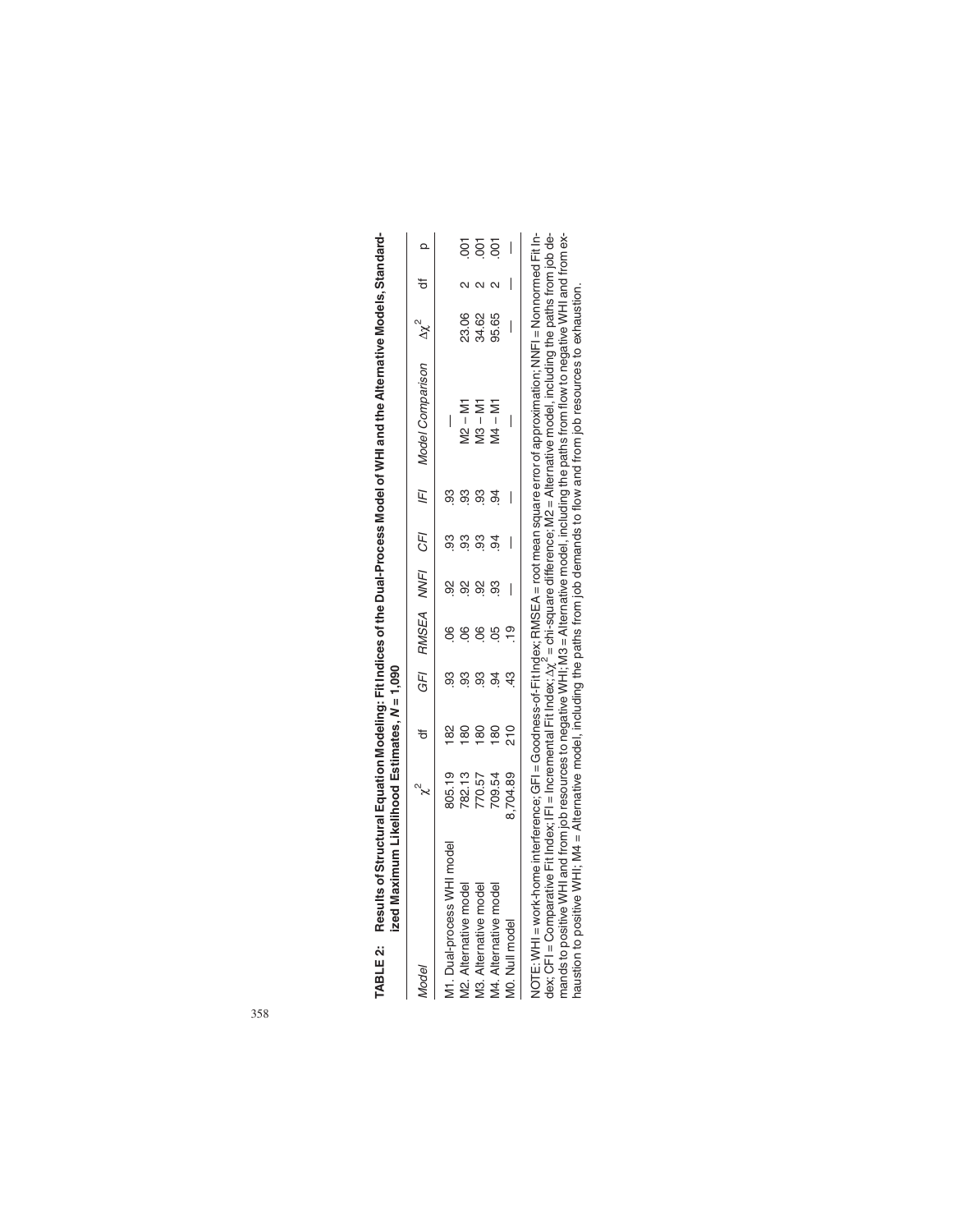

**Figure 2: Standardized Maximum Likelihood (ML) Estimates for the Dual-Process Model of WHI, N = 1,090** NOTE: All parameters are significant at the  $p < .05$  level.

that the coefficient of the path from exhaustion to positive WHI was marginally significant and negative ( $\beta = -.07$ ,  $t = -2.04$ ,  $p < .05$ ), whereas the coefficient of the path from flow to negative WHI was significant and positive ( $\beta$  =  $.18$ ,  $t = 5.61$ ,  $p < .01$ ). These latter findings suggest that exhaustion may also coincide with somewhat reduced positive WHI and that flow may coincide with negative WHI.

The final alternative model included the paths from job demands to flow and from job resources to exhaustion (M4). This model also fitted well to the data (see Table 2) and performed better than the proposed model,  $\Delta \chi^2$  (2) = 95.65,  $p < .001$ . The output showed that the coefficient of the path from job demands to flow was significant and positive  $(\beta = .13, t = 3.29, p < .01)$  and that the coefficient of the path from job resources to exhaustion was significant and negative ( $\beta = -0.33$ ,  $t = -8.34$ ,  $p < 0.01$ ). Note, however, that the proposed relationship between job demands and exhaustion was stronger than the relationship between job demands and flow (CR for difference  $=-8.14$ ,  $p < .01$ ) and that the proposed relationship between job resources and flow was stronger than the relationship between job resources and exhaustion (CR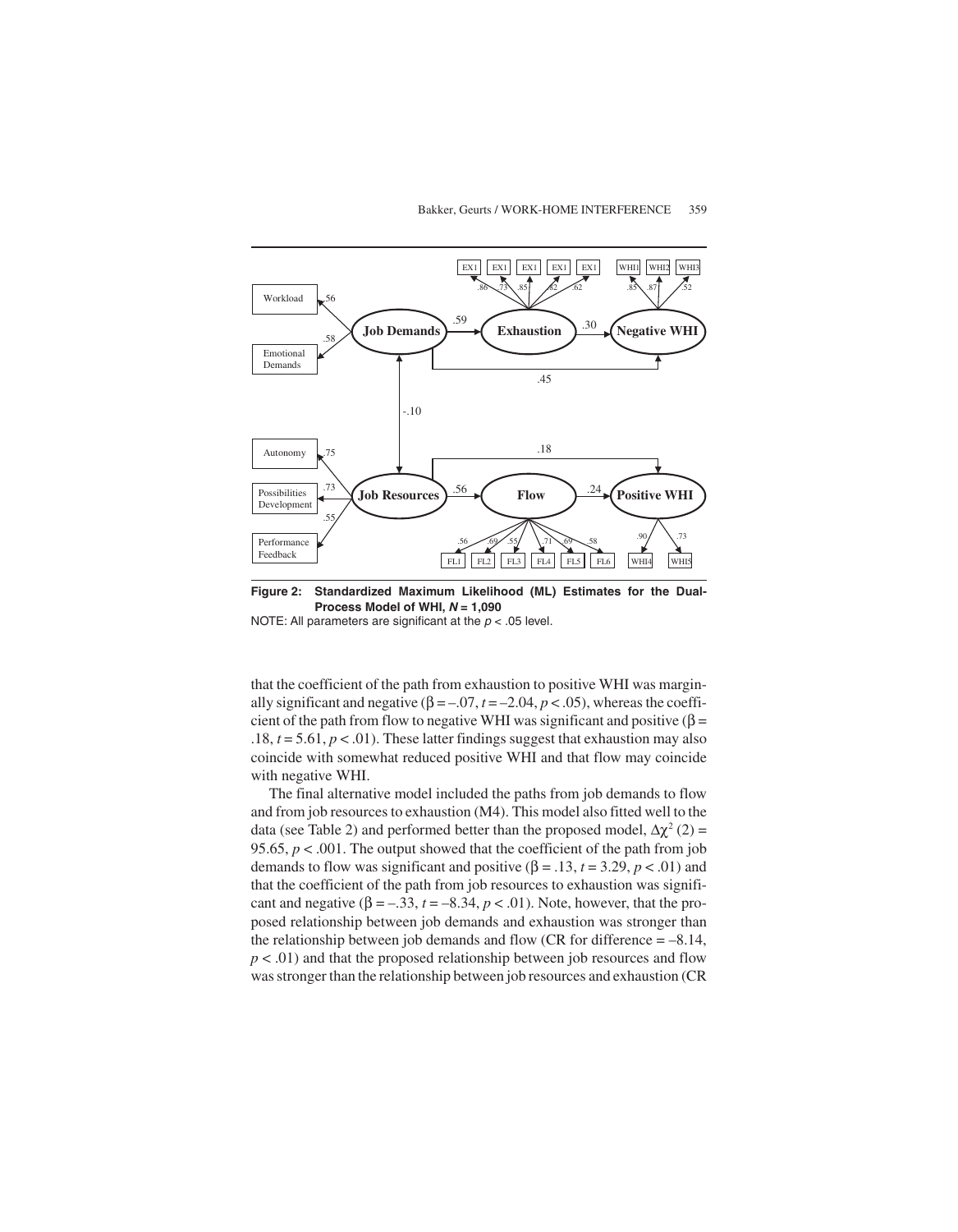for difference  $= -11.84$ ,  $p < .01$ ). Nevertheless, the findings suggest that job demands may also facilitate flow (be it marginally) and that job resources may alleviate exhaustion.

# **DISCUSSION**

The starting point for the current study was the observation that WHI is associated with serious costs but that employees may also benefit from combining "work" and "family" in terms of self-esteem, personal accomplishment, happiness, and health (Barnett, 1998; Kirchmeyer, 1993). The dualprocess model of WHI integrates these two perspectives and argues in line with the JD-R model (Bakker, Demerouti, De Boer, et al., 2003; Bakker, Demerouti, Taris, et al., 2003; Demerouti et al., 2000, 2001) that employees are not only exposed to job demands but also to job resources. These two categories of working conditions trigger two fairly independent processes: a health impairment process leading to negative WHI and a motivational process leading to positive WHI.

In general, the results provided evidence for the validity of the dualprocess model of WHI. First, CFAs supported *Hypothesis 1*: Negative and positive WHI cannot only conceptually but also empirically be distinguished. Second, consistent with our hypotheses, exhaustion and flow played a partial mediating role in the relationship between job demands and job resources on one hand and negative and positive WHI on the other hand. The results showed that the model fitted adequately to the data of employees working in three different companies. Specifically, we found that job demands are the most important predictors of exhaustion and that job resources are the most important predictors of flow. Exhaustion, in turn, is most strongly related to negative WHI, whereas flow, in turn, is most strongly related to positive WHI. The partial mediating roles of exhaustion and flow imply that job demands also have a direct relationship with negative WHI, whereas job resources also have a direct relationship with positive WHI.

# **CONCLUSION**

The current findings expand the literature on WHI by indicating that there exist two pathways leading to negative and positive WHI. Employees particularly experience negative interference between work and family life when they are exposed to a high workload and demanding interactions with clients. The reason for this is that these job demands evoke feelings of exhaustion that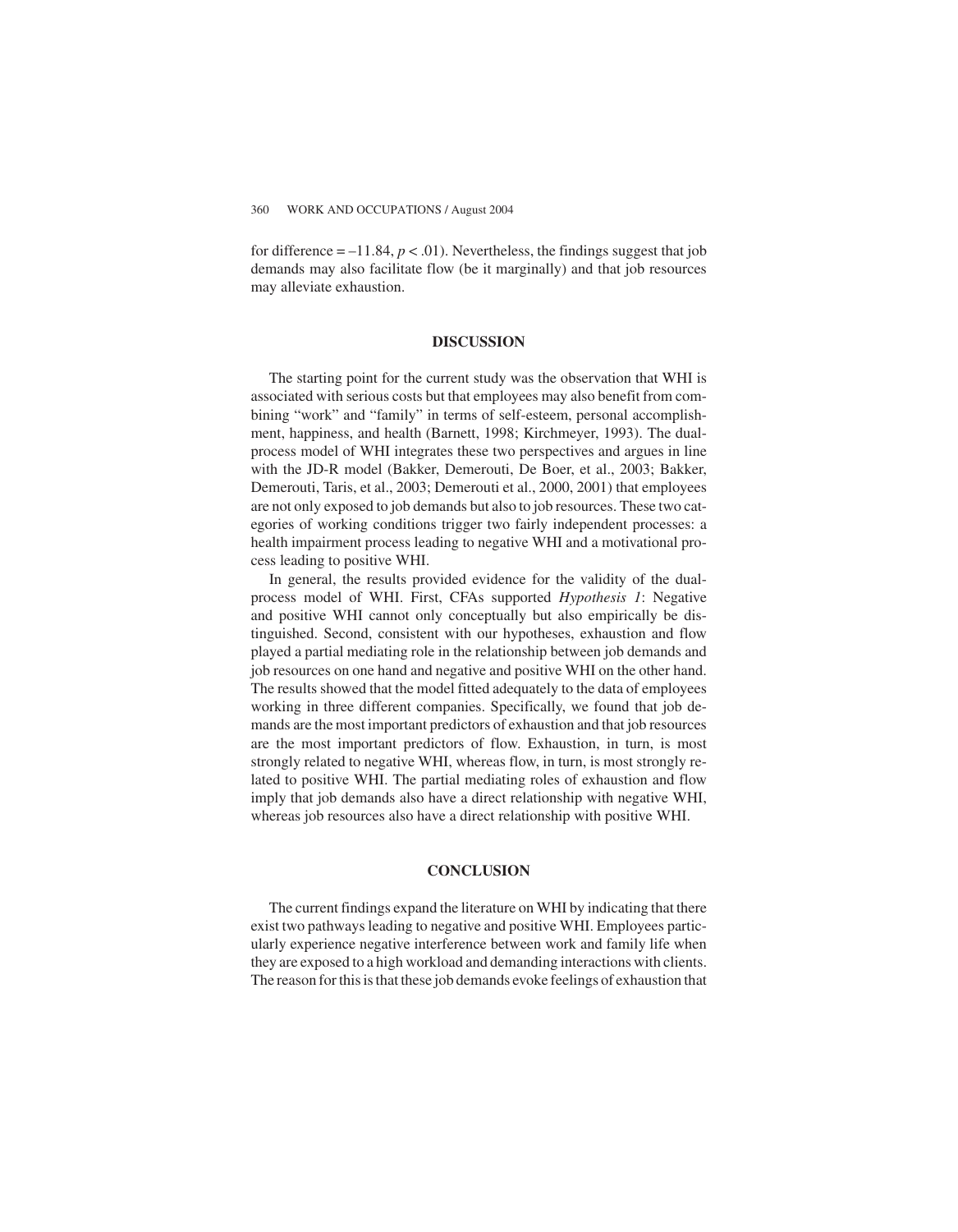spill over to the private domain. The end result is that employees worry about their work when at home and are unable to fulfill their domestic obligations. In contrast, job resources such as opportunities for development, autonomy, and performance feedback evoke more positive experiences, where employees are happily engrossed in their work. This experience of flow has a positive influence on private life, as employees come home cheerfully after a successful day at work. In general, these findings are consistent with previous JD-R model studies and suggest that two separate categories of working conditions initiate two fairly independent processes—a health impairment process and a motivational process model (Bakker, Demerouti, De Boer, et al., 2003; Bakker, Demerouti, Taris, et al., 2003; Demerouti et al., 2000, 2001).

Although the current study treated negative and positive WHI as criterion variables, it should be noted that other researchers have argued that (negative) WHI can be seen as a stressor, a strain, or an outcome of strain (Burke, 1988, 1993; Frone et al., 1992; Grzywacz & Marks, 2000; Kinnunen & Mauno, 1998; Parasuraman et al., 1996; Stephens et al., 1997). We believe that (negative and positive) WHI may play each of these roles. Multiwave studies are needed to critically examine how, for example, negative WHI may increase over time, as a result of increasing job demands and feelings of exhaustion. In a longitudinal study, Demerouti, Bakker, and Bulters (2004) indeed provided evidence for this process. More important, they also showed that negative WHI can simultaneously be a predictor of job demands and exhaustion. These findings suggest that those employees who encounter high job demands, feelings of fatigue, and negative WHI may end up in a "loss spiral," where negative experiences reinforce each other. It would be interesting to examine conceptually comparable "gain spirals" in future research, where job resources and flow are reciprocally related to positive WHI.

Results highlighted some deviations from our model. First, exhaustion correlated significantly and negatively with positive WHI. Although this relationship was marginally significant and weak, it suggests that feelings of exhaustion may also reduce positive spillover from work to home. Second, job resources and flow correlated positively with negative WHI. We can only speculate about the reasons for this finding. It is conceivable that employees who get engrossed in their work lose perspective of time and/or keep preoccupied with their work even during the nonworking hours, which therefore may result in negative interference between work and family life. For example, if one partner agreed to pick up the child from the child care institute and then forgets to do so in time, the child may feel lost, and the spouse may become worried and upset.

Nevertheless, the findings of the current research generally provide support for our dual-process model of WHI. Job demands appear to be most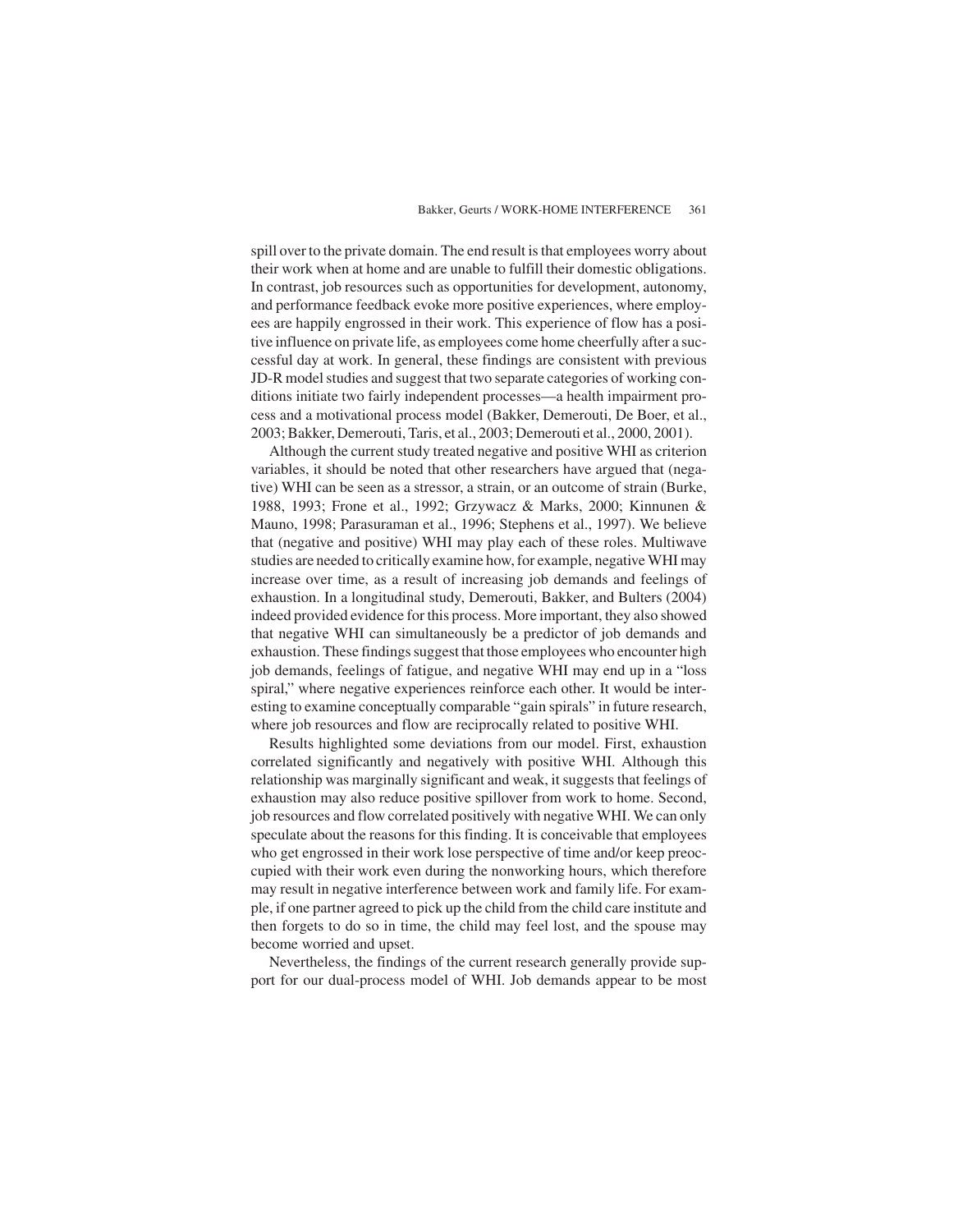strongly related to exhaustion, which, in turn, is related to negative WHI, whereas job resources appear to be most strongly related to flow, which coincides with positive WHI. Particularly the latter finding expands previous research that has primarily focused on negative WHI. In the context of the effort-recovery model (Meijman & Mulder, 1998), our findings suggest that job demands that require too much effort are associated with the building up of negative load effects that spill over to the nonwork domain (negative WHI). In that domain they obstruct opportunities to recover sufficiently from the effort one has put forth into the job and increase the probability that job demands erode psychological health. On the other hand, our findings suggest that job resources—that enable workers to deal with high job demands and simultaneously increase their willingness to put effort into the job—are associated with the mobilization of energy and the development of positive load effects that spill over to the nonwork domain (positive WHI). In that domain, they yield a reduced need for recovery and related positive outcomes and increase the probability that job resources positively affect psychological health.

The current research is not without limitations. One limitation derives from the fact that the research design was cross-sectional. This implies that the postulated relationships between working conditions, exhaustion and flow, and the two types of WHI cannot be interpreted causally. A second drawback of our study is that our samples included employees who are, generally, higher educated. We do not know to what extent the findings can be generalized to employees with a lower education. A final limitation is that we included only a few job demands and resources. The JD-R model is capable of integrating several demands and resources, and therefore, it would be interesting to replicate the current findings in future studies using a broader range of working conditions (e.g., mental and physical demands, supervisory support, support from colleagues, skill variety).

Despite these limitations, the current findings may have important implications for future research and practice. First of all, the application of the dual-process model of WHI in research among different organizations and occupational groups may further increase our understanding of the phenomenon and process of WHI. It is important to note that the proposed model is a parsimonious model that is capable of integrating a wide range of potential job demands and resources (see Bakker, Demerouti, Taris, et al., 2003; Demerouti et al., 2001). Accordingly, it can be used to study different profiles of demands and resources that may be typical for important job-related outcomes in specific occupations. The model encompasses earlier models of job stress and burnout, such as the demands-control model (Karasek, 1979), and the demand-control-support model (Johnson & Hall, 1988), in that it pro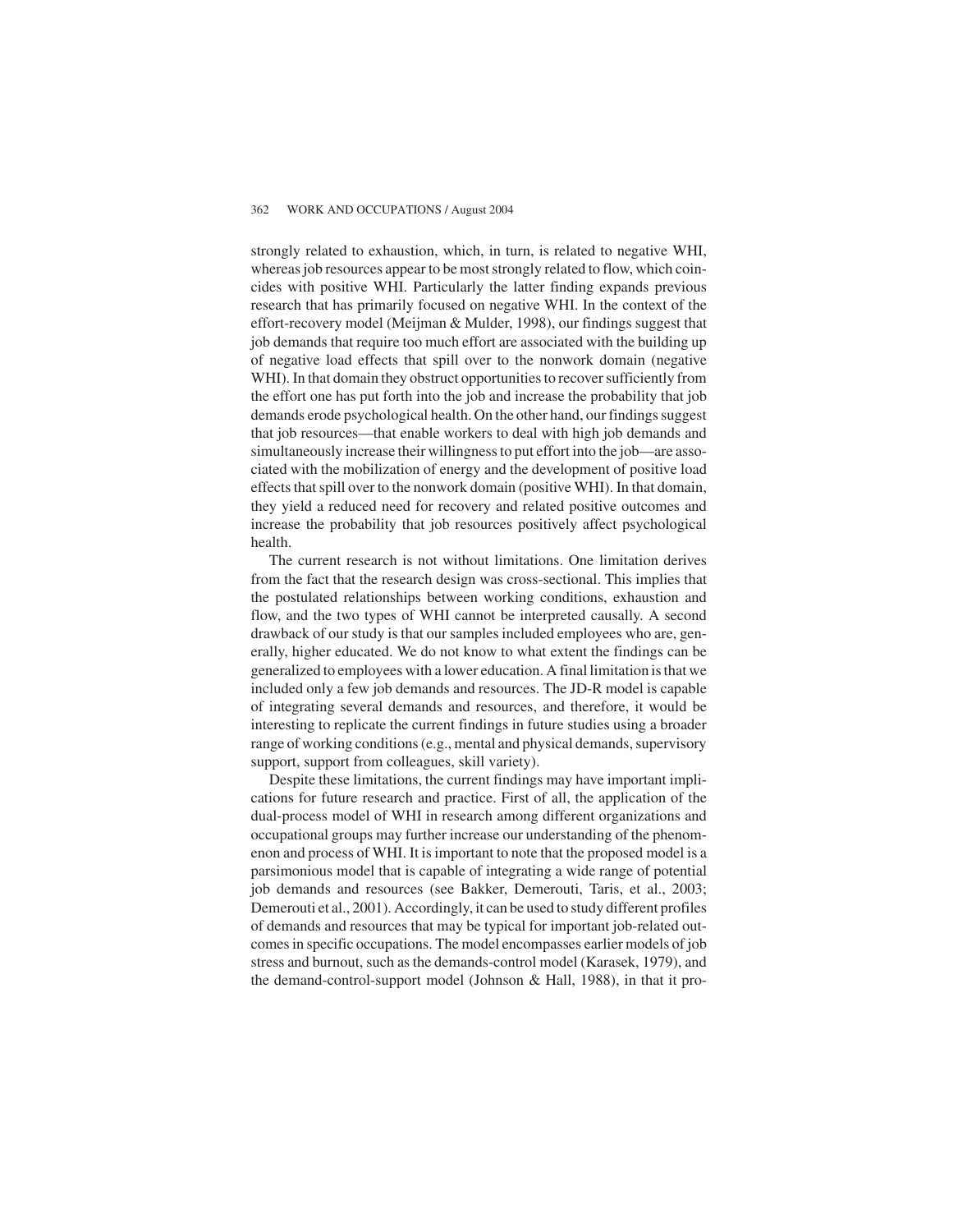vides a systemic schema to incorporate various dimensions of the work situation that might be relevant for the development of WHI and specific longterm consequences of work for individual employees.

The dual-process model of WHI may also be applied for workplace interventions aimed at optimizing employees' health and psychological wellbeing. Our results suggest that to avoid employees' exhaustion, specific job demands have to be reduced or redesigned. In addition, increasing their job resources may enhance employees' experiences of work-related flow. Note that the specific job demands and resources to be addressed may differ across organizations. This implies that interventions aimed at improving the working environment will be most successful if they are tailored to the most important job characteristics. Such tailor-made interventions may contribute to a reduction of job demands and an increase of job resources that may, in turn, lead to less exhaustion and more flow. The current study suggests that these interventions would eventually lead to a reduction in negative WHI and an increase in positive WHI.

#### **REFERENCES**

- Allen, T. D., Herst, D. E., Bruck, C. S., & Sutton, M. (2000). Consequences associated with work-to-family conflict: A review and agenda for future research. *Journal of Occupational Health Psychology*, *5*, 278-308.
- Arbuckle, J. L. (1997). *AMOS users' guide. Version 3.6*. Chicago: Smallwaters Corporation.
- Aronson, E., Pines, A. M., & Kafry, D. (1983).*Ausgebrannt. Vom Überdruß zur Selbstentfaltung* [Burnout: From tedium to personal growth]. Stuttgart, Germany: Klett-Cotta.
- Bakker, A. B., Demerouti, E., De Boer, E., & Schaufeli, W. B. (2003). Job demands and job resources as predictors of absence duration and frequency. *Journal of Vocational Behavior*, *62*, 341-356.
- Bakker, A. B., Demerouti, E., Taris, T., Schaufeli, W. B., & Schreurs, P. (2003). A multi-group analysis of the job demands-resources model in four home care organizations. *International Journal of Stress Management*, *10*, 16-38.
- Bakker, A. B., & Schaufeli, W. B. (1999). *De Utrechtse bevlogenheidsschaal: UBES* [The Utrecht work engagement scale: UWES]. Utrecht, the Netherlands: Utrecht University, Department of Social Organizational Psychology.
- Barnett, R. C. (1998). Toward a review and reconceptualization of the work/family literature. *Genetic, Social and General Psychology Monographs*, *124*, 125-182.
- Barnett, R. C., & Gareis, K. C. (2000). Reduced-hours employment: The relationship between difficulty of trade-offs and quality of life. *Work and Occupations*, *27*, 168-187.
- Bersoff, D., & Crosby, F. (1984). Job satisfaction and family status. *Personality and Social Psychology Bulletin*, *10*, 79-83.
- Bond, T., Galinsky, E., & Swanberg, J. E. (1998). *The 1997 National Study of the Changing Workforce*. New York: Families and Work Institute.
- Browne, M. W., & Cudeck, R. (1989). Single sample cross-validation indices for covariance structures. *Multivariate Behavioral Research*, *24*, 445-455.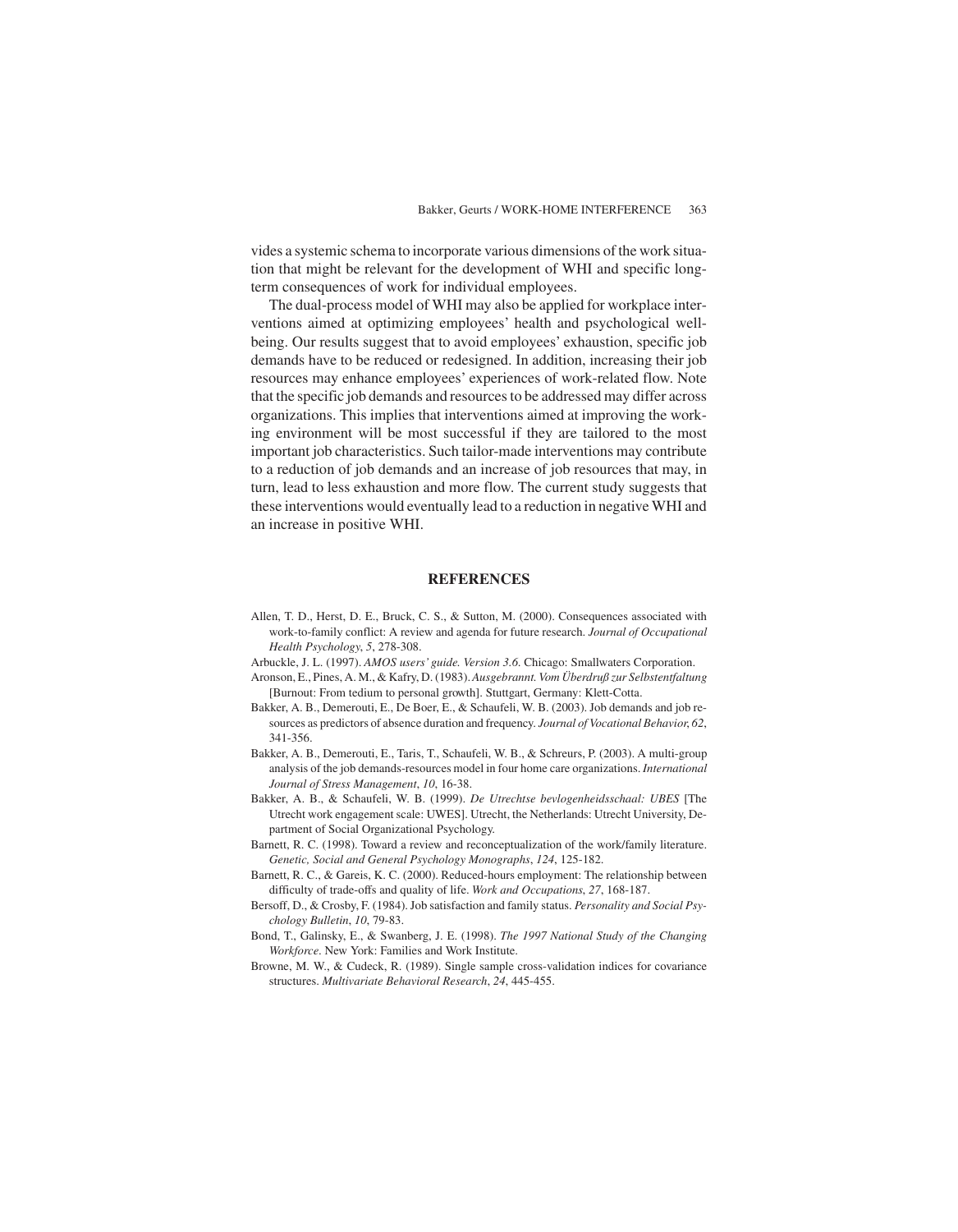- Burke, R. J. (1988). Some antecedents and consequences of work-family conflict. *Journal of Social Behavior and Personality*, *3*, 287-302.
- Burke, R. J. (1993). Work-family stress, conflict, coping and burnout in police officers. *Stress Medicine*, *9*, 171-180.
- Burke, R. J., & Greenglass, E. R. (1999). Work-family conflict, spouse support, and nursing staff well-being during organizational restructuring. *Journal of Occupational Health Psychology*, *4*, 327-336.
- Crosby, F. (1982). *Relative deprivation and working women*. New York: Oxford University Press.
- Csikszentmihalyi, M. (1990).*Flow. The psychology of optimal experience*. New York: Harper.
- De Jonge, J., Landeweerd, J. A., & Nijhuis, F. J. N. (1993). Constructie en validatie van de vragenlijst voor het "autonomie project" [Construction and validation of the questionnaire for the "job autonomy project"]. Maastricht, the Netherlands: Maastricht University, Bedrijfsgezondheidszorg Studies.
- Demerouti, E., Bakker, A. B., & Bulters, A. J. (2004). The loss spiral of work pressure, workhome interference and exhaustion: Reciprocal relations in a three-wave study. *Journal of Vocational Behavior*, *64*, 131-149.
- Demerouti, E., Bakker, A. B., Nachreiner, F., & Schaufeli, W. B. (2000). A model of burnout and life satisfaction among nurses. *Journal of Advanced Nursing*, *32*, 454-464.
- Demerouti, E., Bakker, A. B., Nachreiner, F., & Schaufeli, W. B. (2001). The job demandsresources model of burnout. *Journal of Applied Psychology*, *86*, 499-512.
- Frone, M. R., Russell, M., & Cooper, M. L. (1991). Relationship of work and family stressors to psychological distress: The independent moderating influence of social support, mastery, active coping and self-focused attention. *Journal of Social Behavior and Personality*, *6*, 227-250.
- Frone, M. R., Russell, M., & Cooper, M. L. (1992). Antecedents and outcomes of work-family conflict: Testing a model of the work-family interface. *Journal of Applied Psychology*, *77*, 65-78.
- Frone, M. R., Russell, M., & Cooper, M. L. (1997). Relation of work-family conflict to health outcomes: A four-year longitudinal study of employed parents. *Journal of Occupational and Organizational Psychology*, *70*, 325-335.
- Furda, J. (1995).*Werk, persoon en welzijn: Een toets van het JD-C model*[Work, personality, and well-being: A test of the JD-C model]. Unpublished doctoral dissertation, Utrecht University, the Netherlands.
- Galinsky, E., Bond, J. T., & Friedman, D. E. (1993). *The changing workforce: Highlights of the national study*. New York: Families and Work Institute.
- Geurts, S. A. E. (2000). *SWING: Survey work-home interaction Nijmegen* (Internal research report). Nijmegen, the Netherlands: University of Nijmegen.
- Geurts, S. A. E., Kompier, M. A. J., Roxburgh, S., & Houtman, I. L. D. (2003). Does work-home interference mediate the relationship between workload and well-being? *Journal of Vocational Behavior*, *63*, 532-559.
- Geurts, S. A. E., Rutte, C., & Peeters, M. (1999). Antecedents and consequences of work-home interference among medical residents. *Social Science and Medicine*, *48*, 1135-1148.
- Grandey, A., & Cropanzano, R. (1999). The conservation of resources model applied to workfamily conflict and strain. *Journal of Vocational Behavior*, *54*, 350-370.
- Greenhaus, J. H., & Beutell, N. J. (1985). Sources of conflict between work and family roles. *Academy of Management Review*, *10*, 76-88.
- Grzywacz, J. G., & Marks, N. F. (2000). Re-conceptualizing the work-family interface: An ecological perspective on the correlates of positive and negative spillover between work and family. *Journal of Occupational Health Psychology*, *5*, 111-126.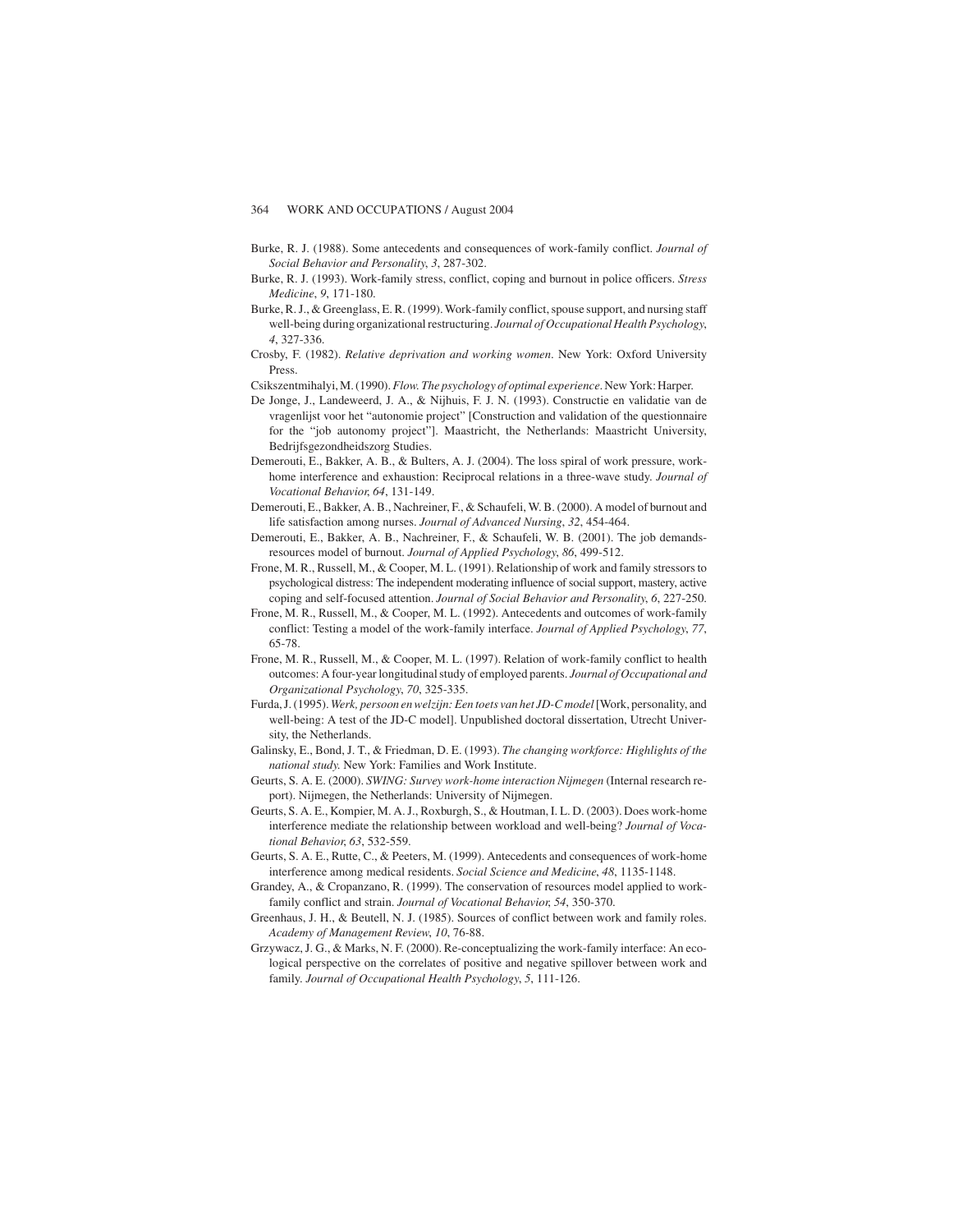- Hackman, J. R., & Oldham, G. R. (1976). Motivation through the design of work: Test of a theory. *Organizational Behavior and Human Performance*, *16*, 250-279.
- Herold, J., & Waldron, I. (1985). Part time employment and women's health. *Journal of Occupational Medicine*, *27*, 405-412.

Hochschild, A. (1997). *The time bind*. New York: Metropolitan.

- Hoyle, R. H. (1995). The structural equation modeling approach: Basic concepts and fundamental issues. In R. H. Hoyle (Ed.), *Structural equation modeling, concepts, issues, and applications* (pp. 1-15). Thousand Oaks, CA: Sage.
- Johnson, J. V., & Hall, E. M. (1988). Job strain, work place social support and cardiovascular disease: A cross sectional study of a random sample of the Swedish working population. *American Journal of Public Health*, *78*, 1336-1342.
- Kahn, R. L., Wolfe, D. M., Quinn, R. P., Snoek, J. D., & Rosenthal, R. A. (1964). *Organizational stress: Studies in role conflict and ambiguity*. New York: John Wiley.
- Karasek, R. (1985). *Job content instrument: Questionnaire and user's guide, revision 1.1*. Los Angeles: University of Southern California.
- Karasek, R. A. (1979). Job demands, job decision latitude and mental strain: Implications for job redesign. *Administrative Science Quarterly*, *24*, 285-308.
- Kinnunen, U., & Mauno, S. (1998). Antecedents and outcomes of work-family conflict among employed women and men in Finland. *Human Relations*, *51*, 157-177.
- Kirchmeyer, C. (1993). Nonwork-to-work spillover: A more balanced view of the experiences and coping of professional women and men. *Sex Roles*, *28*, 531-552.
- Kompier, M. A. J. (1988).*Arbeid en gezondheid van stadsbuschauffeurs*[Work and health of city bus drivers]. Doctoral thesis, University of Groningen, the Netherlands. Delft, the Netherlands: Eburon.
- Leiter, M. P., & Durup, M. J. (1996). Work, home and in-between: A longitudinal study of spillover. *Journal of Applied Behavioral Science*, *32*, 1, 29-47.
- Maslach, C., Jackson, S. E., & Leiter, M. P. (1996). *Maslach Burnout Inventory manual*(3rd ed.). Palo Alto, CA: Consulting Psychologists Press.
- Meijman, T. F., & Mulder, G. (1998). Psychological aspects of workload. In P. J. Drenth, H. Thierry, & C. J. de Wolff (Eds.), *Handbook of work and organizational psychology* (2nd ed., pp. 5-33). Hove, UK: Psychology Press.
- Moen, P., Dempster-McClain, D., & Williams, R. M. (1992). Successful aging: A life-course perspective on women's multiple roles and health. *American Journal of Sociology*, *97*, 1612- 1638.
- Parasuraman, S., Purohit, Y. S., Godshalk, V. M., & Beutell, N. J. (1996). Work and family variables, entrepreneurial career success, and psychological well-being. *Journal of Vocational Behavior*, *48*, 275-300.
- Schaufeli, W. B., & Enzmann, D. (1998). *The burnout companion to study and practice: A critical analysis*. London: Taylor & Francis.
- Schaufeli, W. B., Leiter, M. P., Maslach, C., & Jackson, S. E. (1996). *The Maslach Burnout Inventory-General survey*. In C. Maslach, S. E. Jackson, & M. P. Leiter (Eds.), *Maslach Burnout Inventory. Manual* (3rd ed., pp.19-26). Palo Alto, CA: Consulting Psychologists Press.
- Schaufeli, W. B., Salanova, M., González-Romá, V., & Bakker, A. B. (2002). The measurement of burnout and engagement: A confirmatory factor analytic approach. *Journal of Happiness Studies*, *3*, 71-92.
- Shirom, A. (1989). Burnout in work organizations. In C. L. Cooper & I. T. Robertson (Eds.), *International review of industrial and organizational psychology* (pp. 25-48). Chichester, UK: Wiley.